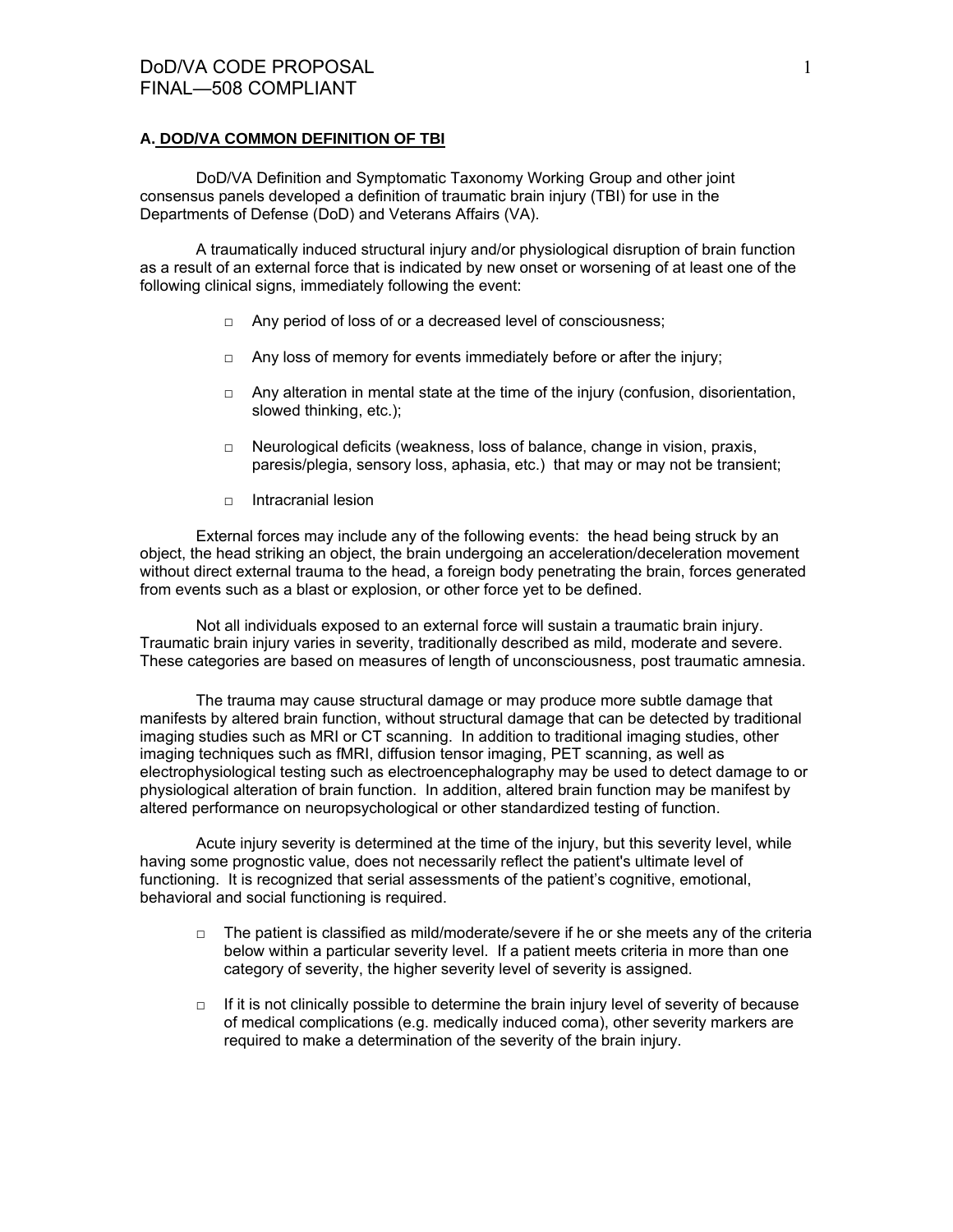It is recognized that the symptoms associated with post traumatic stress disorder (PTSD) may overlap with symptoms of mild traumatic brain injury. Differential diagnosis of brain injury and PTSD is required for accurate diagnosis and treatment.

| <b>Mild</b>            | <b>Moderate</b>                                 | <b>Severe</b>      |
|------------------------|-------------------------------------------------|--------------------|
| Normal structural      | Normal or abnormal                              | Normal or abnormal |
| imaging                | structural imaging                              | structural imaging |
| $LOC = 0-30$ min       | $LOC > 30$ min and                              | $LOC > 24$ hrs     |
|                        | $<$ 24 hours                                    |                    |
| $AOC = a moment up to$ | AOC >24 hours. Severity based on other criteria |                    |
| 24 hrs                 |                                                 |                    |
| $PTA = 0-1$ day        | $PTA > 1$ and $< 7$ days                        | $PTA > 7$ days     |
| GCS=13-15              | GCS=9-12                                        | $GCS = 3-8$        |

## **SEVERITY OF BRAIN INJURY STRATIFICATION**

AOC – Alteration of consciousness/mental state

LOC – Loss of consciousness

PTA – Post-traumatic amnesia

GCS=Glasgow Coma Scale

**Note:** For purposes of injury stratification, the Glasgow Coma Scale is measured at or after 24 hours

This stratification does not apply to penetrating brain injuries where the dura mater is breached.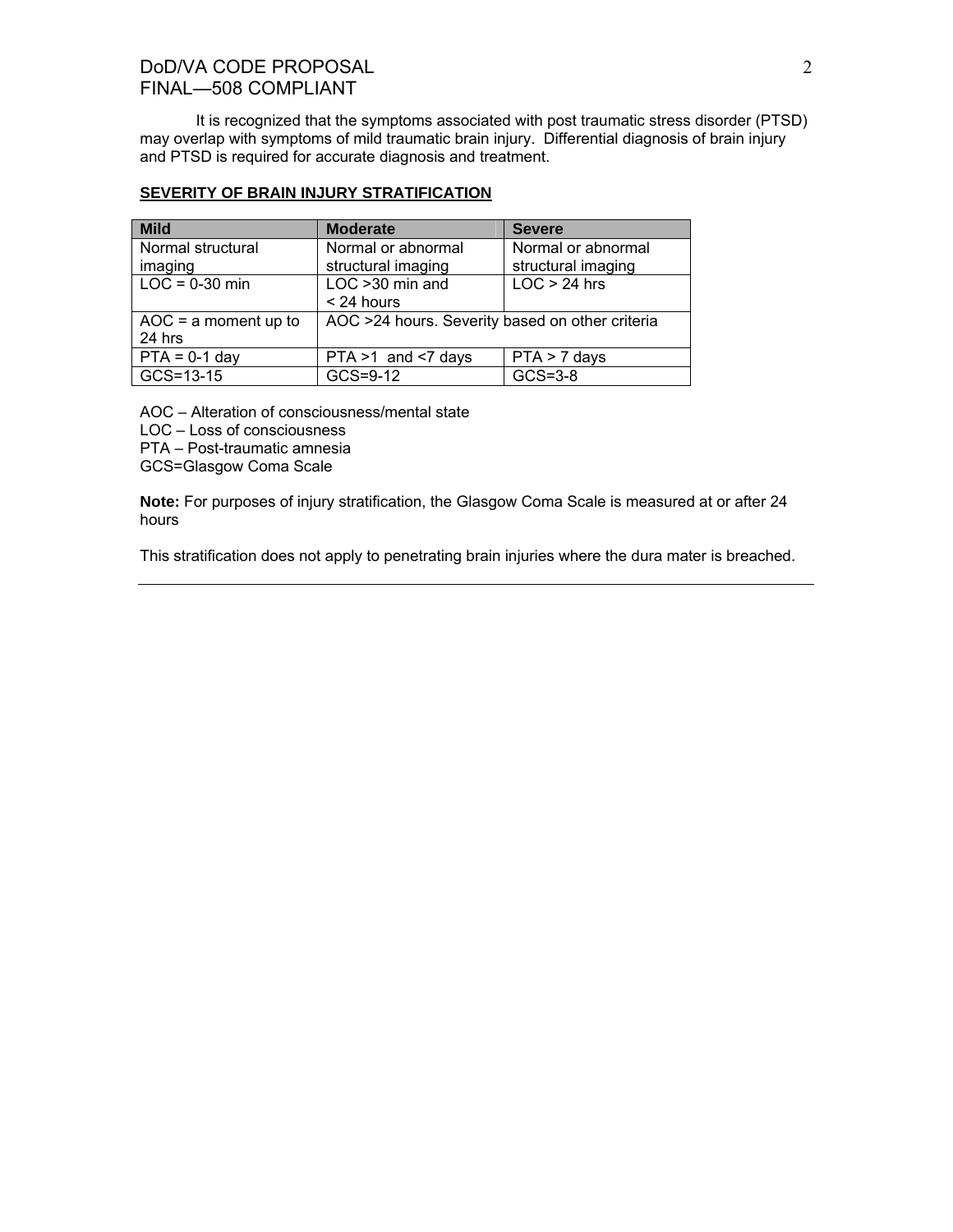The above criteria define the event of TBI. Sequelae of TBI may resolve quickly, within minutes to hours after the neurological event, or they may persist longer. Some sequelae of TBI may be permanent. Most signs and symptoms will manifest immediately following the event. However, other signs and symptoms may be delayed from days to months (e.g., subdural hematoma, seizures, hydrocephalus, spasticity, etc.). Signs and symptoms may occur alone or in varying combinations and may result in a functional impairment. These signs and symptoms are not better explained by pre-existing conditions or other medical, neurological, or psychological causes except in cases of an exacerbation of a pre-existing condition. These generally fall into one or more of the three following categories:

- □ Physical: headache, nausea, vomiting, dizziness, blurred vision, sleep disturbance, weakness, paresis/plegia, sensory loss, spasticity, aphasia, dysphagia, dysarthria, apraxia, balance disorders, disorders of coordination, seizure disorder.
- $\Box$  Cognitive: attention, concentration, memory, speed of processing, new learning, planning, reasoning, judgment, executive control, self-awareness, language, abstract thinking.
- □ Behavioral/emotional: depression, anxiety, agitation, irritability, impulsivity, aggression.

*Note: The signs and symptoms listed above are typical of each category but are not an exhaustive list of all possible signs and symptoms.* 

## **OTHER DEFINITIONS**

 There are several common definitions of mild TBI. More severe forms of TBI are defined by imaging, loss of consciousness, altered consciousness, and Glasgow Coma Scare.

**National Institutes of Health:** Traumatic brain injury, also called acquired brain injury or simply head injury, occurs when a sudden trauma causes damage to the brain. TBI can result when the head suddenly and violently hits an object, or when an object pierces the skull and enters brain tissue. Symptoms of a TBI can be mild, moderate, or severe, depending on the extent of the damage to the brain. A person with a mild TBI may remain conscious or may experience a loss of consciousness for a few seconds or minutes. Other symptoms of mild TBI include headache, confusion, lightheadedness, dizziness, blurred vision or tired eyes, ringing in the ears, bad taste in the mouth, fatigue or lethargy, a change in sleep patterns, behavioral or mood changes, and trouble with memory, concentration, attention, or thinking. A person with a moderate or severe TBI may show these same symptoms, but may also have a headache that gets worse or does not go away, repeated vomiting or nausea, convulsions or seizures, an inability to awaken from sleep, dilation of one or both pupils of the eyes, slurred speech, weakness or numbness in the extremities, loss of coordination, and increased confusion, restlessness, or agitation.

**Centers for Disease Control and Prevention:** Traumatic brain injury (TBI) is caused by a blow or jolt to the head or a penetrating head injury that disrupts the normal function of the brain. Not all blows or jolts to the head result in a TBI. The severity of a TBI may range from "mild," i.e., a brief change in mental status or consciousness to "severe," i.e., an extended period of unconsciousness or amnesia after the injury.

- Headaches or neck pain that do not go away;
- Difficulty remembering, concentrating, or making decisions;
- Slowness in thinking, speaking, acting, or reading;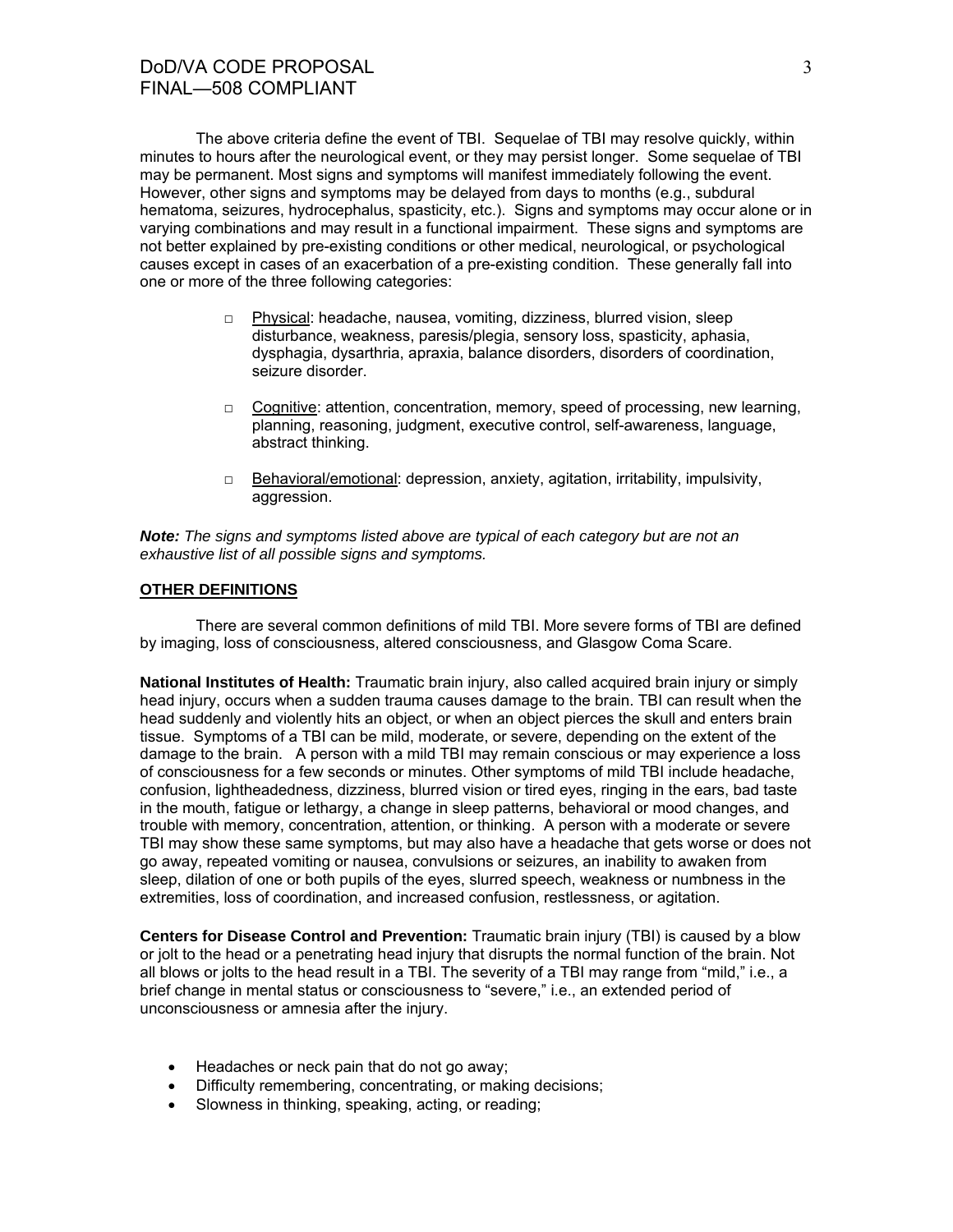- Getting lost or easily confused;
- Feeling tired all of the time, having no energy or motivation;
- Mood changes (feeling sad or angry for no reason);
- Changes in sleep patterns (sleeping a lot more or having a hard time sleeping);
- Light-headedness, dizziness, or loss of balance;
- Urge to vomit (nausea);
- Increased sensitivity to lights, sounds, or distractions;
- Blurred vision or eyes that tire easily;
- Loss of sense of smell or taste; and
- Ringing in the ears.

CDC noted that there was no widely accepted, standard system to classify mild TBI. CDC proposed the following criteria:

Current symptoms reported consequent to mild TBI not present before injury or those made worse in severity or frequency by the mild TBI:

- Problems with memory
- Problems with concentration
- Problems with emotional control
- Headaches
- Fatigue
- Irritability
- Dizziness
- Blurred vision
- Seizures

Current limitations in functional status reported consequent to MTBI:

- Basic activities of daily living (e.g., personal care, ambulation, travel)
- Major activities (e.g., work, school, homemaking)
- Leisure and recreation
- Social integration
- Financial independence

**The American Congress of Rehabilitative Medicine (ACRM)** defined mild TBI as a traumatically-induced physiological disruption of brain function manifested by at least one of the following:

- □ Any period of loss of consciousness
- □ Any loss of memory for events immediately before or after the injury
- $\Box$  Any alteration in mental state at the time of the injury (e.g. feeling dazed, disoriented, or confused).
- $\Box$  Focal neurological deficit(s) which may or may not be transient; but where the severity of the injury does not exceed the following:
- □ Loss of consciousness of approximately 30 minutes or less
- □ After 30 minutes, an initial Glasgow Coma Scale of 13-15
- □ Post-traumatic amnesia not greater than 24 hours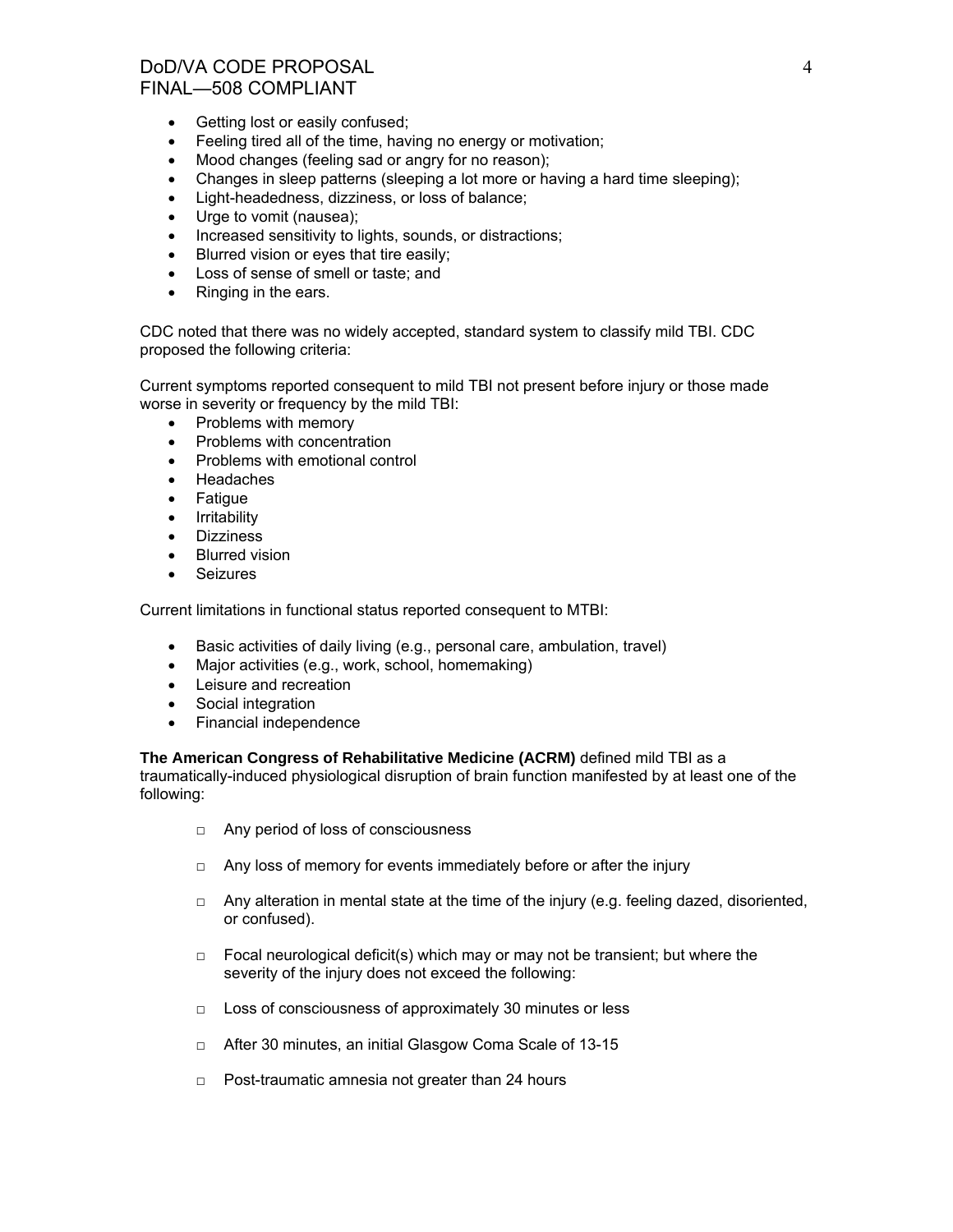**Individuals with Disabilities Education Act (IDEA, 34 CFR 300.7)** defines TBI as "an acquired injury to the brain caused by an external physical force, resulting in total or partial functional disability or psychosocial impairment, or both, that adversely affects a child's educational performance. The term applies to open or closed head injuries resulting in impairments in one or more areas, such as cognition, language, perceptual, and motor abilities; psycho-social behavior; physical functions; information processing; and speech. The term does not apply to brain injuries that are congenital or degenerative, or to brain injuries induced by birth trauma."

Certain aspects of mild TBI are found in Chapter 5 (Mental Disorders). These include cognitive change (310.1), post-concussive syndrome (310.2) and mild memory disturbance (310.8).

There is no single unified definition of mild TBI. Studies have shown that DSM-IV is less inclusive than the ICD-10 criteria because of the cognitive symptoms. The CDC and ACRM definitions are more focused on physiologic brain function or neurological manifestations of TBI than DSM-IV or ICD-10.

#### **DISCUSSION OF BRAIN INJURY STRATIFICATION**

 There is no standard classification of TBI. While classification systems typically differentiate TBI on the basis of loss of consciousness (LOC), altered consciousness (AOC), posttraumatic amnesia (PTA), or Glasgow Coma Scale (GCS), there is no consensus how these variables define grade of TBI (Table 1).

| Grade    | <b>ACRM</b>                                                          | <b>VHI</b>                                                                        | <b>VA/DoD</b>                                                                                                                                                                |
|----------|----------------------------------------------------------------------|-----------------------------------------------------------------------------------|------------------------------------------------------------------------------------------------------------------------------------------------------------------------------|
| Mild     | $LOC \leq 30$<br>min:<br>Any AOC<br>GCS 13-<br>15; PTA <<br>24 hours | LOC or AOC<br>$<$ 30 min;<br>normal<br>imaging;<br>GCS=13-15<br>PTA < 24<br>hours | Normal<br>imaging;<br>LOC 0-30<br>min; AOC<br>momentary<br>up to 24<br>hours; PTA<br>$0-1$ day                                                                               |
| Moderate |                                                                      | $LOC \leq 6$<br>hours:<br>abnormal<br>imaging; GCS<br>$9-12$ ; PTA < 7<br>days    | Normal or<br>abnormal<br>imaging;<br>LOC > 30<br>min and $\leq$<br>24 hours:<br>AOC > 24<br>hours<br>(severity<br>based on<br>other<br>factors);<br>$PTA > 1$ and<br><7 days |
| Severe   |                                                                      | LOC > 6<br>hours:<br>abnormal<br>imaging; GCS<br>$< 9$ ; PTA $> 7$<br>days        | Normal or<br>abnormal<br>imaging;<br>LOC > 24<br>hours; AOC<br>> 24 hours<br>(severity<br>based on<br>other<br>factors);<br>PTA > 7<br>days                                  |

#### **Table 1. Classification of TBI Severity**

Traumatic Brain Injury. Veterans Health Initiative, Employee Education System, Department of Veterans Affairs. DoD/VA Definition and Symptomatic Taxonomy Working Group Definition.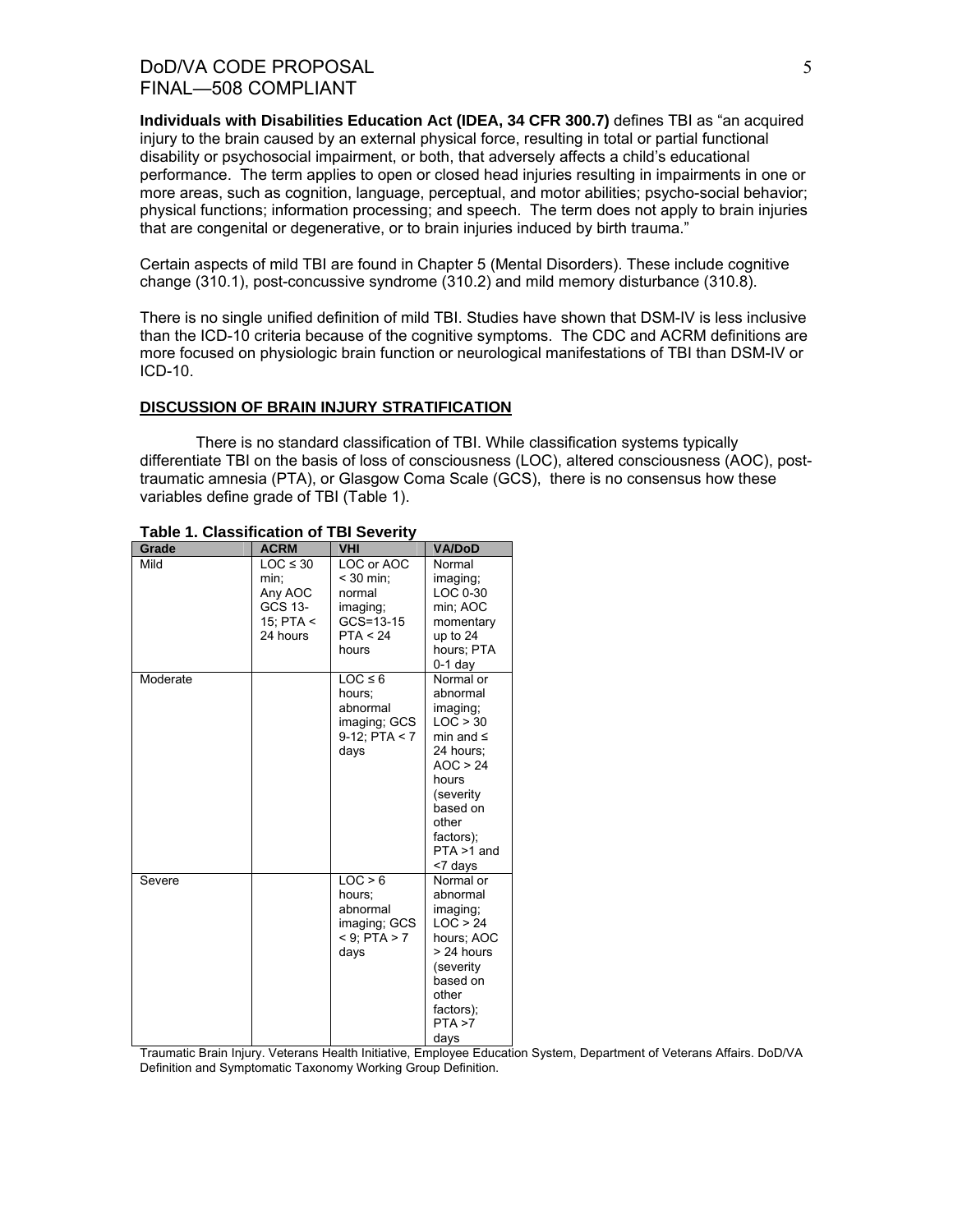Mild TBI (mTBI) or concussion generally involves loss of consciousness last 30 minutes or less, post-traumatic amnesia less than 24 hours, and Glasgow Coma Scale of 13-15. Concussion can be graded according to loss of consciousness and amnesia (Table 2).

| Grade   | Cantu                               | <b>Colorado</b>                            | <b>AAN</b>                                                                            |
|---------|-------------------------------------|--------------------------------------------|---------------------------------------------------------------------------------------|
| Grade 1 | No LOC:<br>PTA < 5 min              | No LOC:<br>confusion<br>without<br>amnesia | Transient<br>confusion; no<br>LOC:<br>Concussive<br>symptoms<br>resolve $<$ 15<br>min |
| Grade 2 | $LOC < 5$ min:<br>$PTA > 30$ min    | No LOC;<br>confusion<br>with amnesia       | Transient<br>confusion; no<br>LOC:<br>Concussive<br>symptoms last<br>$> 15$ min       |
| Grade 3 | $LOC > 5$ min;<br>PTA > 24<br>hours | Any LOC                                    | Any LOC<br>either brief<br>(seconds) or<br>prolonged<br>(minutes)                     |

#### **Table 2. Classification of Mild TBI (Concussion)**

Cantu RC. Cerebral concussion in sport. Management and prevention. *Sports Med* 1992; 14: 64-Report of the Quality Standards Subcommittee. Practice parameter: the management of concussion in sports (summary statement). *Neurology* 1997; 48: 581-5. Colorado=Workers Compensation Board, State of Colorado. Traumatic Brain Injury. Veterans Health Initiative, Employee Education System, Department of Veterans Affairs.

#### **ICD-9-CM CLASSIFICATION OF SEVERITY**

ICD-9-CM classifies TBI (concussion) as follows:

850.0 With no loss of consciousness

Concussion with mental confusion or disorientation, without loss of consciousness

- 850.1 With brief loss of consciousness Loss of consciousness for less than one hour
- 
- 850.11 With loss of consciousness of 30 minutes or less

850.12 With loss of consciousness from 31 to 59 minutes

850.2 With moderate loss of consciousness

Loss of consciousness for 1-24 hours

850.3 With prolonged loss of consciousness and return to pre-existing conscious level Loss of consciousness for more than 24 hours with complete recovery

850.4 With prolonged loss of consciousness, without return to pre-existing conscious level

- 850.5 With loss of consciousness of unspecified duration
- 850.9 Concussion, unspecified

## **V15.5 EXTENDERS (DoD)**

V15.5\_0 OTHER PERSONAL HISTORY PRESENTING HAZARDS TO HEALTH, OTHER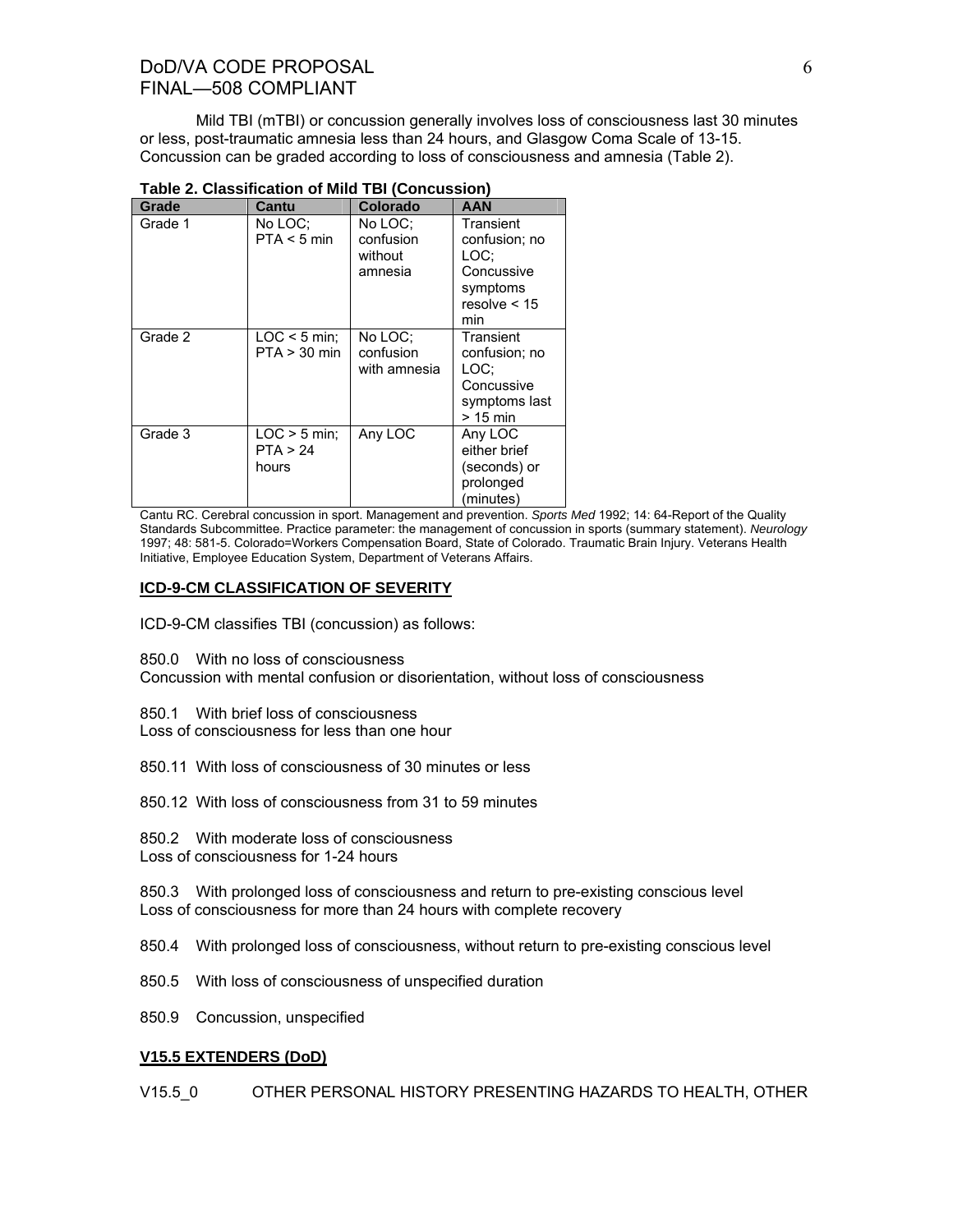V15.5 1 PERSONAL HISTORY OF TRAUMATIC BRAIN INJURY (TBI),GLOBAL WAR ON TERRORISM (GWOT) RELATED,UNKNOWN LEVEL OF SEVERITY

V15.5\_2 PERSONAL HISTORY OF TRAUMATIC BRAIN INJURY (TBI),GLOBAL WAR ON TERRORISM (GWOT) RELATED,HIGHEST LEVEL OF SEVERITY MILD (GLASGOW COMA SCALE 13-15),LOC<1HR,POST TRAUMA AMNESIA<24HR

V15.5\_3 PERSONAL HISTORY OF TRAUMATIC BRAIN INJURY (TBI),GLOBAL WAR ON TERRORISM (GWOT) RELATED,HIGHEST LEVEL OF SEVERITY MODERATE (GLASGOW COMA SCALE 9-12),LOC 1-24 HRS,POST TRAUMA AMNESIA 1-6 DAYS

V515.5 4 PERSONAL HISTORY OF TRAUMATIC BRAIN INJURY (TBI), GLOBAL WAR ON TERRORISM (GWOT) RELATED,HIGHEST LEVEL OF SEVERITY SEVERE (GLASGOW COMA SCALE 3-8),LOC >24HRS,POST TRAUMA AMNESIA >6 DAYS

V15.5 5 PERSONAL HISTORY OF TRAUMATIC BRAIN INJURY (TBI),GLOBAL WAR ON TERRORISM (GWOT) RELATED,PENETRATING INTRACRANIAL WOUND (NO LEVEL OF SEVERITY ASSIGNED)

V15.5\_6 PERSONAL HISTORY OF TRAUMATIC BRAIN INJURY (TBI), NOT GWOT RELATED, UNKNOWN LEVEL OF SEVERITY

V15.5 7 PERSONAL HISTORY OF TRAUMATIC BRAIN INJURY (TBI),NOT RELATED TO GLOBAL WAR ON TERRORISM (GWOT),HIGHEST LEVEL OF SEVERITY MILD (GLASGOW COMA SCALE 13-15),LOC<1HR,POST TRAUMA AMNESIA<24HR

V15.5 8 PERSONAL HISTORY OF TRAUMATIC BRAIN INJURY (TBI),NOT RELATED TO GLOBAL WAR ON TERRORISM (GWOT),HIGHEST LEVEL OF SEVERITY MODERATE (GLASGOW COMA SCALE 9-12),LOC 1-24 HRS,POST TRAUMA AMNESIA 1-6 DAYS

V15.5 9 PERSONAL HISTORY OF TRAUMATIC BRAIN INJURY (TBI),NOT RELATED TO GLOBAL WAR ON TERRORISM (GWOT),HIGHEST LEVEL OF SEVERITY SEVERE (GLASGOW COMA SCALE 3-8),LOC >24HRS,POST TRAUMA AMNESIA >6 DAYS

V15.5 A PERSONAL HISTORY OF TRAUMATIC BRAIN INJURY (TBI),NOT RELATED TO GLOBAL WAR ON TERRORISM (GWOT),PENETRATING INTRACRANIAL WOUND (NO LEVEL OF SEVERITY ASSIGNED)

V15.5 B PERSONAL HISTORY OF TRAUMATIC BRAIN INJURY (TBI), UNKNOWN IF GWOT RELATED, UNKNOWN SEVERITY LEVEL

V15.5\_C PERSONAL HISTORY OF TRAUMATIC BRAIN INJURY (TBI),UNKNOWN IF RELATED TO GLOBAL WAR ON TERRORISM (GWOT),HIGHEST LEVEL OF SEVERITY MILD (GLASGOW COMA SCALE 13-15),LOC<1HR,POST TRAUMA AMNESIA<24HR

V15.5\_D PERSONAL HISTORY OF TRAUMATIC BRAIN INJURY (TBI),UNKNOWN IF RELATED TO GLOBAL WAR ON TERRORISM (GWOT),HIGHEST LEVEL OF SEVERITY MODERATE (GLASGOW COMA SCALE 9-12),LOC 1-24 HRS,POST TRAUMA AMNESIA 1-6 DAYS

V15.5 E PERSONAL HISTORY OF TRAUMATIC BRAIN INJURY (TBI),UNKNOWN IF RELATED TO GLOBAL WAR ON TERRORISM (GWOT),HIGHEST LEVEL OF SEVERITY SEVERE (GLASGOW COMA SCALE 3-8),LOC >24HRS,POST TRAUMA AMNESIA >6 DAYS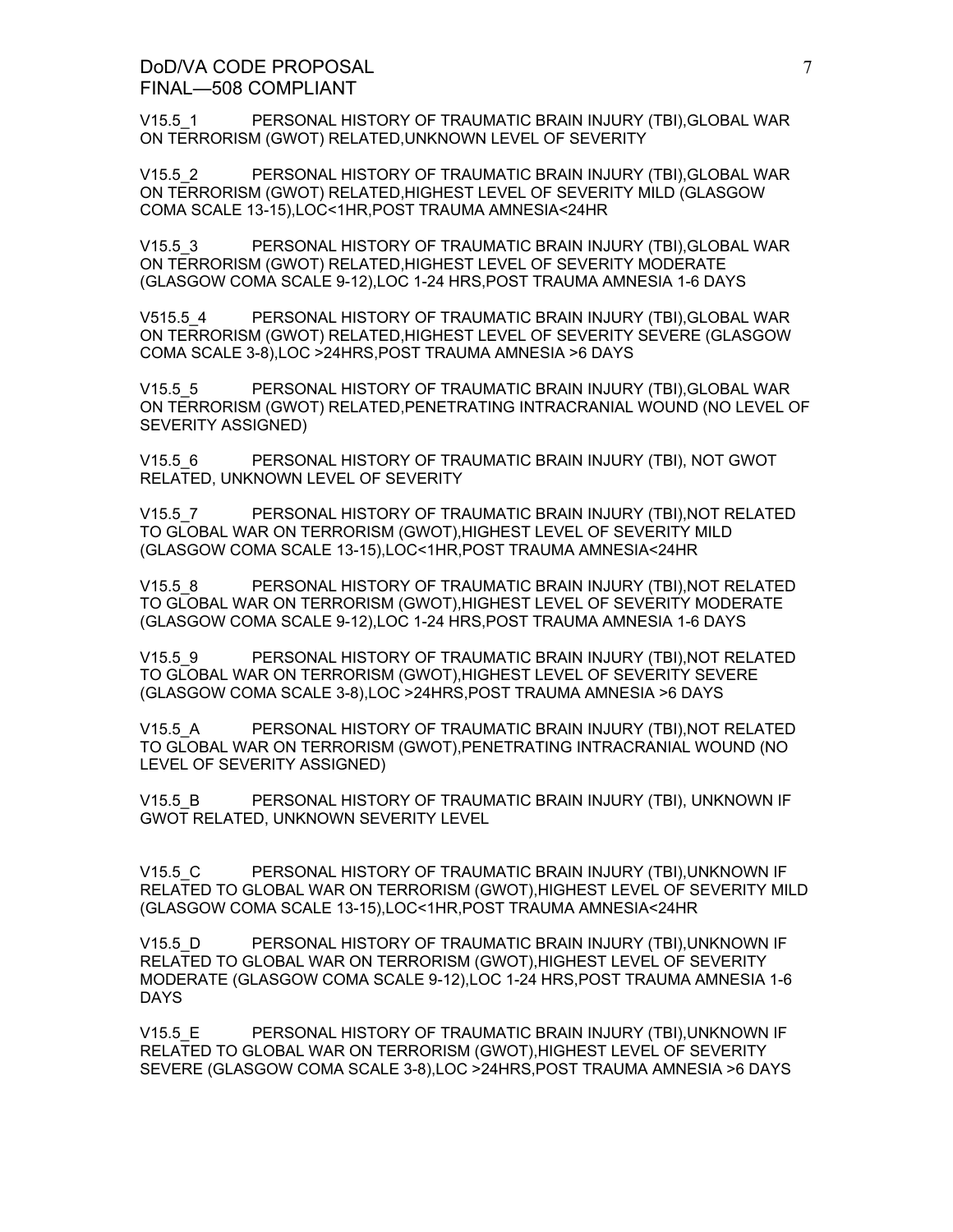V15.5 F PERSONAL HISTORY OF TRAUMATIC BRAIN INJURY (TBI), UNKNOWN IF RELATED TO GLOBAL WAR ON TERRORISM (GWOT),PENETRATING INTRACRANIAL WOUND (NO LEVEL OF SEVERITY ASSIGNED)

#### **DIFFERENCES IN STRATIFICATION SCHEMES**

There are differences in stratification of severity in the DoD/VA Common TBI Definition, ICD-9- CM, and the V15.5 Extenders (Table 1).

| <b>Classification</b>           | <b>MILD</b>                           | <b>MODERATE</b>          | <b>SEVERE</b> |
|---------------------------------|---------------------------------------|--------------------------|---------------|
| <b>DoD/VA Common Definition</b> | $0-30$ min                            | $>30$ min and $< 24$ hrs | $>24$ hrs     |
| ICD-9-CM                        | No LOC; brief $\leq 1$ hr $\parallel$ | 1 to 24 hrs              | $>24$ hrs     |
|                                 | (30 min or less, 31                   |                          |               |
|                                 | min to 59 min)                        |                          |               |
| V <sub>15.5</sub> Extenders     | $<$ 1 hr                              | 1 to 24 hrs              | $>24$ hrs     |

Table 1—Stratification of Severity by Loss of Consciousness

The Common Definition classifies mild TBI as LOC 0 to 30 minutes which is consistent with the American Congress of Rehabilitative Medicine (ACRM) definition. ICD-9-CM and V15.5 Extenders use less than one hour, but ICD-9-CM further differentiates LOC into 30 minutes or less and 31 to 59 minutes. The Common Definition classifies moderate TBI as LOC greater than minutes and less than 24 hours. The other two classification schemes used 1 to 24 hours. All classifications agree on classification of severe TBI as LOC greater than 24 hours. None of the classifications stratify penetrating brain injury as is common practice.

#### **PROPOSAL #1: Revise Intracranial Injury Section**

**DISCUSSION:** Intracranial injuries are broadly classified into two groups: those associated with skull fracture (801-802, 803-804) and those not associated with skull fracture (850 series, 851- 853 series, and 854 series). See Figure 1. Both categories are stratified by loss of consciousness (LOC). Severity of intracranial injuries associated with skull fracture is indicated by a fifth digit. Intracranial injuries without skull fracture are broadly classified into three groups: (1) concussion (850 series), (2) those associated with specific brain damage such as lacerations, contusions, and hemorrhages (851-853 series), and (3) other and unspecified intracranial injuries (854 series).

Concussion is currently defined and differentiated in the 850 series (concussion). More severe forms of TBI are differentiated from mild TBI (concussion) using codes 850.2 through 850.4. The term "concussion" is a colloquial term; TBI is the preferred term. In contemporary disease classification, mild TBI is synonymous with concussion, but more severe forms of TBI are inappropriately labeled as concussion. Moderate and severe TBI are neither classifiable as concussion nor post-concussive syndrome. Moreover, TBI is differentiated on other factors such as imaging, altered consciousness, and post-traumatic amnesia (see table). The DoD/VA Common TBI Definition classifies mild TBI as loss of consciousness 0-30 minutes and moderate TBI as loss of consciousness as greater than 30 minutes and less than 24 hours. This is consistent with the ACRM Definition.

Intracranial injuries due to specific brain damage include those associated with lacerations and contusions (851) and hemorrhages (852-853). Other and unspecified intracranial injuries are classified in the 854 section.

This proposal revises the 800-series headings to reflect the organization of intracranial injuries and introduces the term "traumatic brain injury" throughout. This proposal also revises the current 850-series concussion codes to reflect current disease classification and revises the index.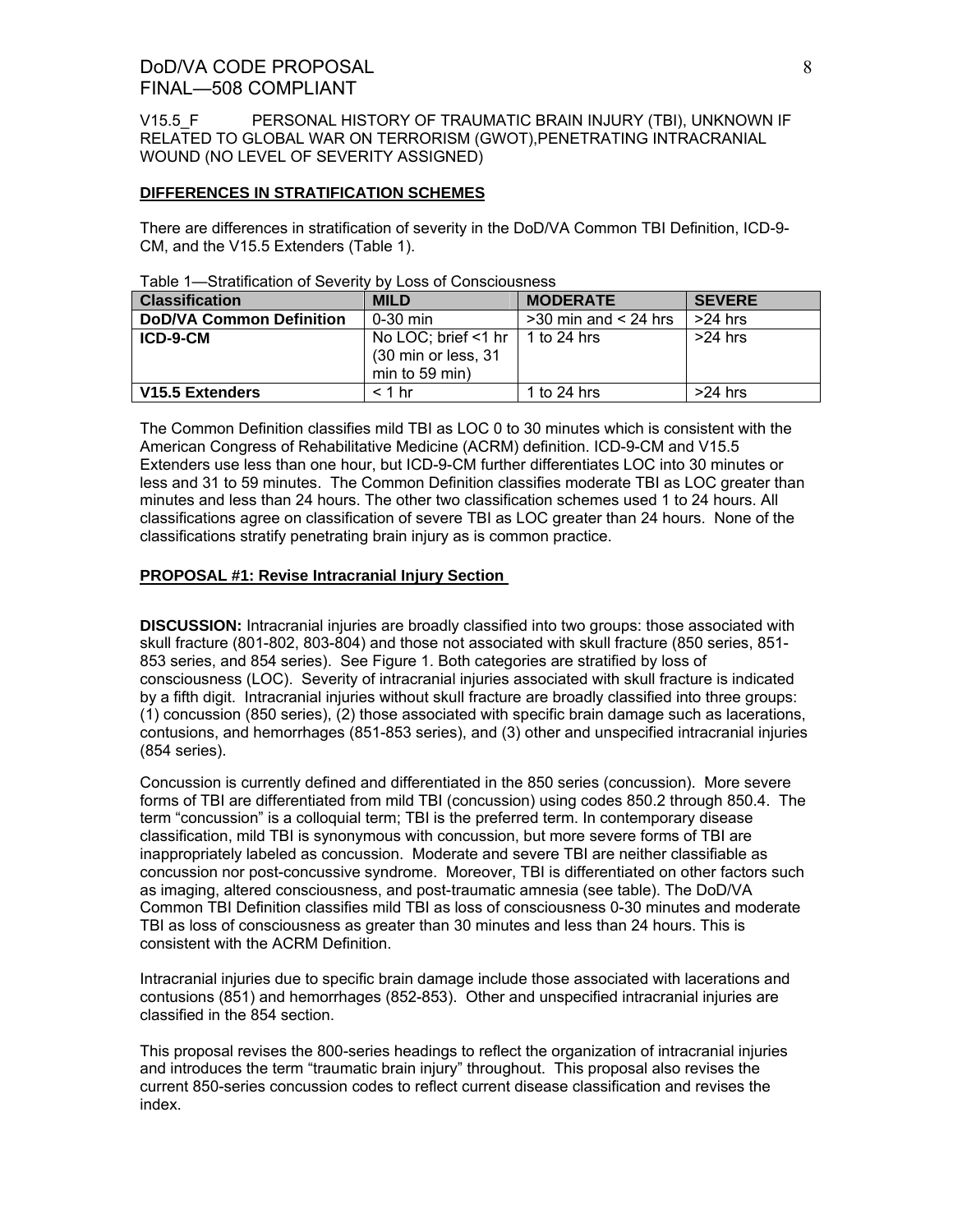## Figure 1. Organization of Intracranial Injuries

Figure 1 shows the organization of intracranial injury codes within ICD-9-CM. Brain and skull injuries are sub-divided into skull fractures without intracranial injury (TBI), intracranial injuries (TBI) with skull fracture, and intracranial injuries (TBI) without skull fracture. The latter subdivision is further sub-divided into three groups: (1) intracranial injuries not associated with specific brain damage (e.g. concussion), (2) intracranial injuries associated with specific brain damage (e.g. contusions, lacerations, or hemorrhages), and (3) other and unspecified intracranial injuries. All groups are stratified by loss of consciousness.



## **Proposal #1a: Change section heading to:**

## *INTRACRANIAL INJURY (TRAUMATIC BRAIN INJURY) DUE TO FRACTURE OF SKULL (800-804)*

Fifth digit subclassification for 800-801, 803-804 codes):

- 0 unspecified state of consciousness
- 1 with no loss of consciousness
- 2 with brief [less than one hour] loss of consciousness
- 3 with moderate [1-24 hours] loss consciousness
- 4 with prolonged [more than 24 hours] loss of consciousness and return to pre-existing conscious level
- 5 with prolonged [more than 24 hours] loss of consciousness, without return to pre-existing conscious level
- 6 with loss of consciousness of unspecified duration
- *9 with concussion or TBI, unspecified*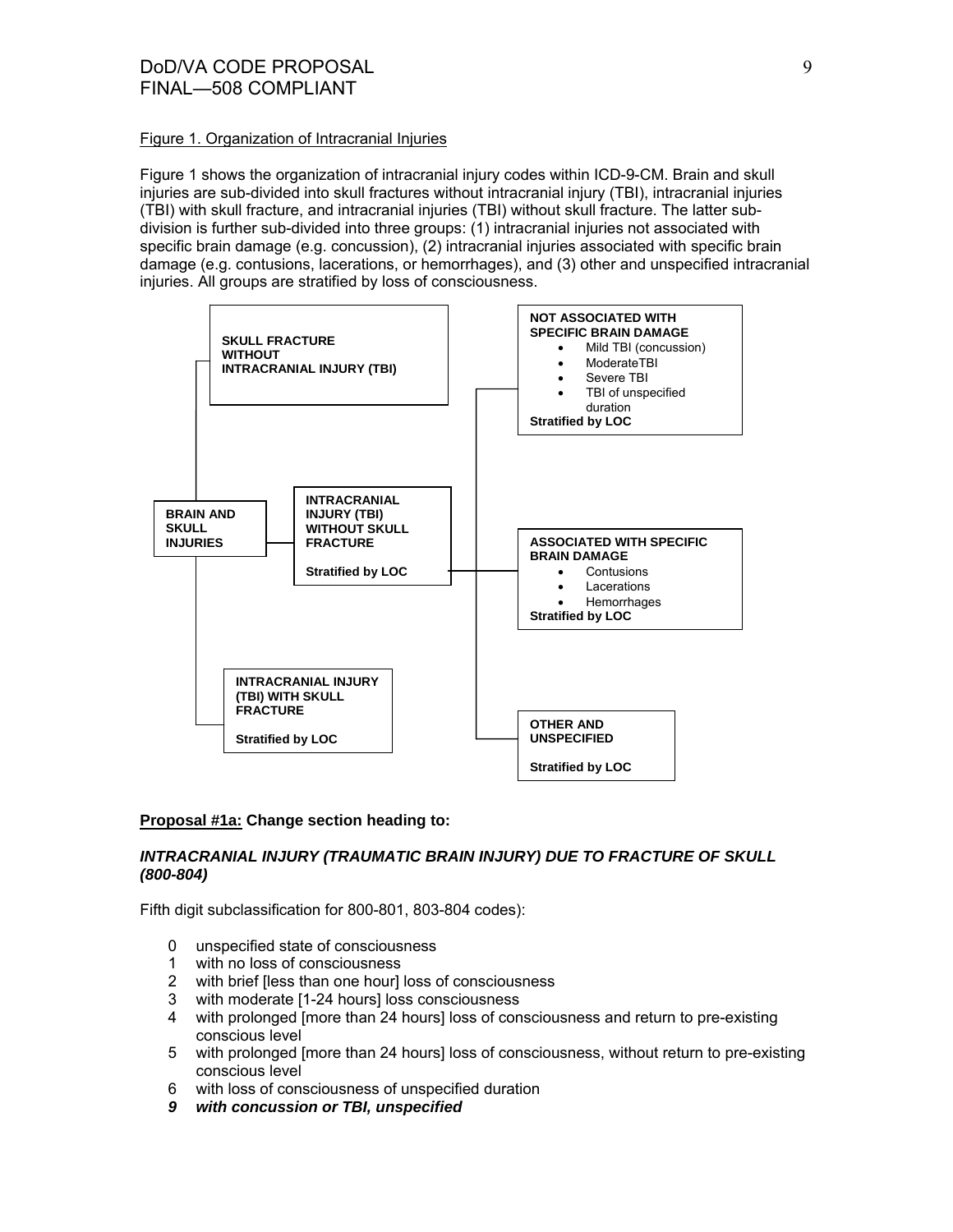## **Proposal #1b: Change indexing as follows:**

*Injury, brain (traumatic brain injury) 850-854 See also Injury, intracranial* 

## *Injury, intracranial (traumatic brain injury) 850-854*

 *With no loss of consciousness 850.0 Mild TBI 850.11 Moderate TBI (loss of consciousness 31-59 minutes) 850.12 Moderate TBI (loss of consciousness, 1-24 hours) 850.2 Severe TBI (loss of consciousness more than 24 hours) with return to pre existing level 850.3 Severe TBI (loss of consciousness more than 24 hours) without return to pre existing level 850.4 With unspecified duration 850.5 TBI, unspecified 850.9* 

**Proposal #1c: Change section heading to:** 

## *INTRACRANIAL INJURY (TRAUMATIC BRAIN INJURY), EXCLUSING THOSE WITH SKULL FRACTURE (850-854)*

Fifth digit subclassification for 851-854 codes):

- 0 unspecified state of consciousness
- 1 with no loss of consciousness
- 2 with brief [less than one hour] loss of consciousness
- 3 with moderate [1-24 hours] loss consciousness
- 4 with prolonged [more than 24 hours] loss of consciousness and return to pre-existing conscious level
- 5 with prolonged [more than 24 hours] loss of consciousness, without return to pre-existing conscious level
- 6 with loss of consciousness of unspecified duration
- *9 with concussion or TBI, unspecified*

## **PROPOSAL #1d: Differentiate TBI under 850**

- *850 Intracranial Injury (Traumatic Brain Injury) Not Associated with Specific Brain Injury*
	- 850.0 *With no loss of consciousness Concussion or mild traumatic brain injury with mental confusion or disorientation, without loss of consciousness*
	- 850.1 *With brief loss of consciousness*  Loss of consciousness for less than one hour
		- 850.11 *With loss of consciousness of 30 minutes or less*  *Mild traumatic brain injury with loss of consciousness of 30 minutes or less*
		- 850.12 *With loss of consciousness from 31 to 59 minutes*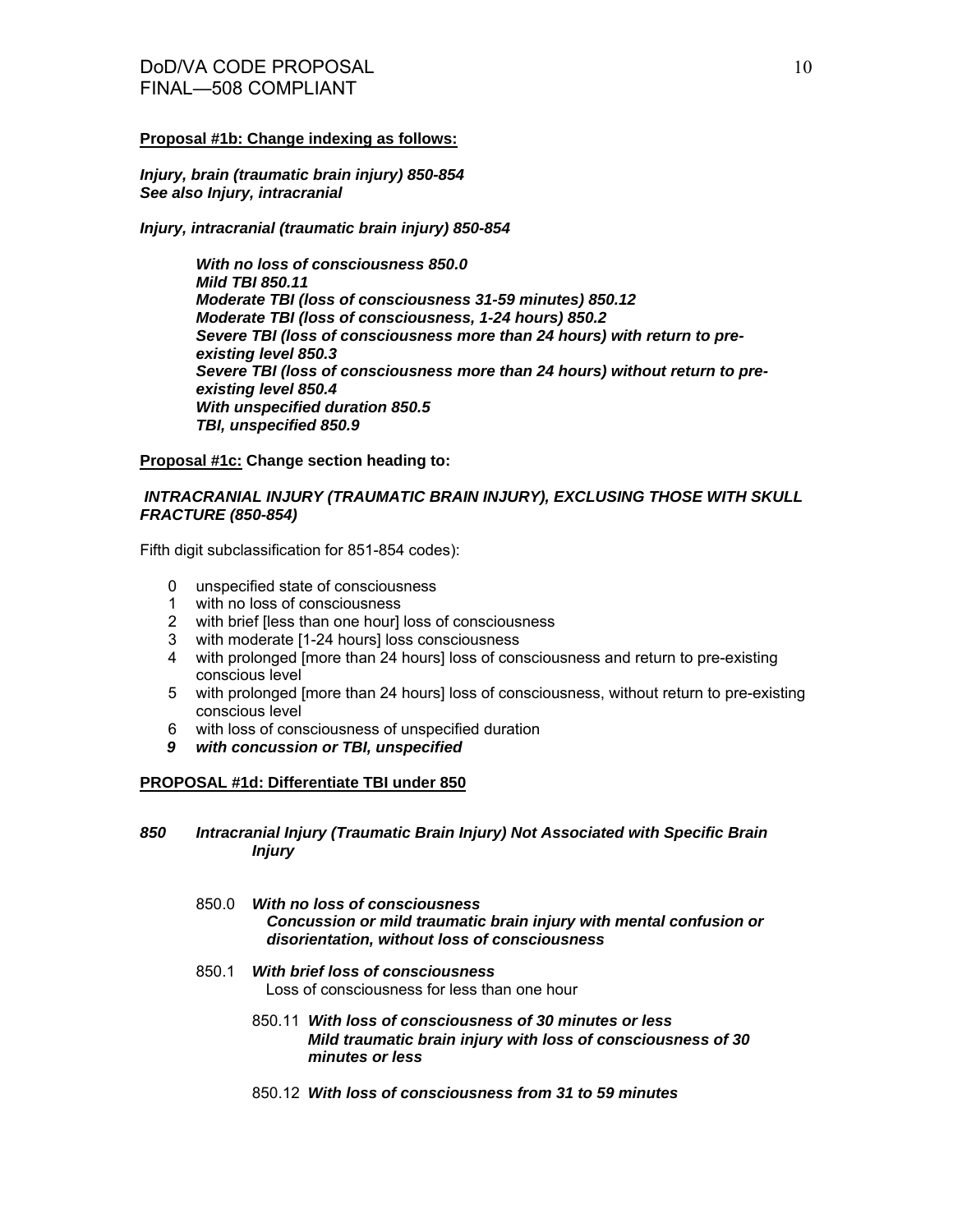*Moderate traumatic brain injury with loss of consciousness from 31 to 59 minutes* 

- 850.2 **With moderate loss of consciousness**  Loss of consciousness for 1-24 hours *Moderate traumatic brain injury*
- 850.3 **With prolonged loss of consciousness and return to pre-existing conscious level**

 Loss of consciousness for more than 24 hours with complete recovery *Severe traumatic brain injury, with severe LOC, with return to pre-existing conscious level* 

- 850.4 **With prolonged loss of consciousness, without return to pre-existing conscious level**  *Severe traumatic brain injury, with severe LOC, without return to preexisting conscious level*
- 850.5 *With loss of consciousness of unspecified duration*

*850.9 Unspecified*

*Guidance Note: The severity stratification in 850 differs from 851-854 codes.* 

#### **PROPISAL #1e: Change headings in 851-853 as follows:**

*851 Traumatic brain injury due to cerebral laceration and contusion* 

*852 Traumatic brain injury due to subarachnoid, subdural, and extradural hemorrhage, following injury* 

*853 Traumatic brain injury due to other and unspecified intracranial hemorrhage following injury* 

*Guidance Note: For TBI not associated with other intracranial injuries with known severity, code 850.0-850.4. For TBI associated with specified brain injuries with known severity, code 851-853 with .0 to .5. For other or unspecified intracranial injuries unknown severity, code 854.6. For TBI with specified intracranial brain injuries of unknown severity, code 851-853 with .6. For TBI not associated with other intracranial injuries of unknown severity, code 850.5. For unspecified TBI not associated with other intracranial brain injuries, code 850.9. For unspecified TBI associated with specified intracranial brain injuries, code 851- 853 with .9. For unspecified intracranial brain injury, code 854.9.* 

## **PROPOSAL #2: Add Acute Symptoms Related to TBI**

**DISCUSSION:** Common sequelae of TBI include physical or sensory deficits such as headaches, dizziness, tinnitus, blurred vision, sleep disturbances, and fatigue; cognitive and communication deficits such as attention, memory, confusion, thinking, and executive functions; and emotional or behavioral symptoms such as irritability, agitation, emotional lability, personality changes, affective disturbances, impulsivity, and disinhibition. Under current coding rules, TBI symptoms are not paired with injury codes with every episode of care making it different to associate various symptoms to TBI, to track symptoms, identify unusual symptom patterns, or predict cost of care.

We propose a new code to define acute manifestations of TBI. Code 349.3 will be used to describe acute physical, cognitive, or emotional/behavioral manifestations of TBI. The specific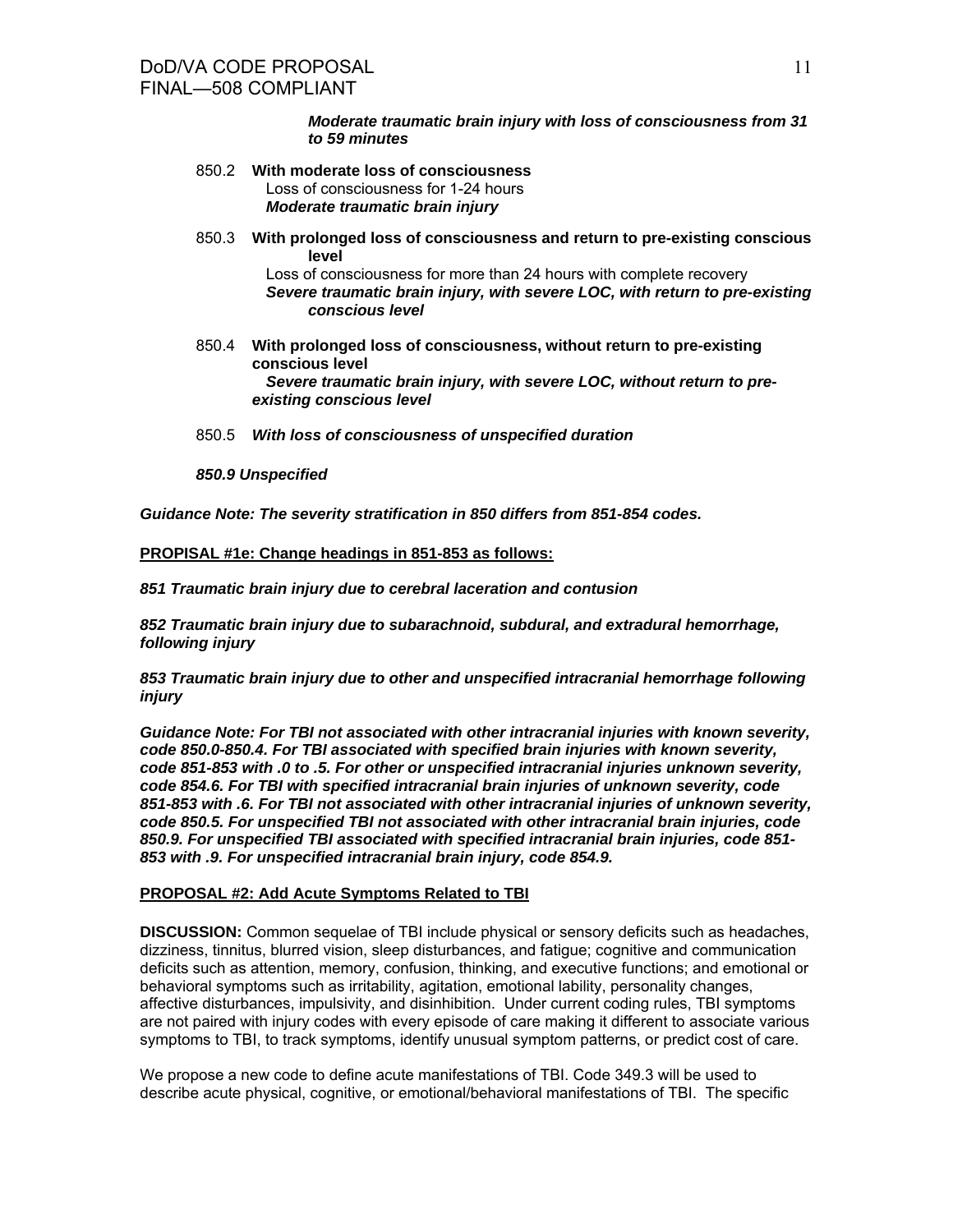symptom or condition observed will be identified by other symptom or condition coded elsewhere in ICD-9-CM. These code pairs are intended to be coded for each episode of care.

349.3 Acute manifestation of traumatic brain injury

# *Use additional code to identify the condition or symptom Includes: 800-801, 803-804, or 850-854. Excludes postconcussional syndrome (310.2) late effects of traumatic brain injury (905.0, 907.0)*

## **PROPOSAL #3: Add Cognitive Symptom Codes**

Codes in the 349.4x series will be used to describe cognitive symptoms of conditions classified elsewhere. Cognitive impairment refers to decreased memory, concentration, attention, and executive function deficits including information processing, goal setting, planning, organizing, prioritizing, self-monitoring, problem solving, judgment, decision making, spontaneity, and flexibility in changing actions when they are not productive. Cognitive and memory conditions related to brain damage are currently coded in several places in ICD-9-CM. Cognitive and memory deficits are coded as non-psychotic conditions related to mental disorders related to brain damage (310-series). Cognitive conditions are coded as 310.1 (personality changes) and memory changes are coded as 310.8 (other non-psychotic mental disorders). Unlike 310.2, which is specifically related to TBI, these codes are not specific to TBI and may be due to other organic brain damage. Two other codes exist for memory (780.93) and cognitive impairment (331.83), but these codes have exclusions for brain damage and TBI.

**Example:** acute memory deficit related to TBI: Coded as 349.42 (memory deficit) and 349.3 (acute manifestation of TBI)

This proposal adds new specificity to cognitive deficits due to conditions classified elsewhere. These codes are not specific to TBI and may be used to associate cognitive symptoms due to other conditions. The codes are placed in a new section in Chapter 6 (Nervous System and Sense Organs) consistent with the 331.83 code.

## *349.4 Cognitive symptoms due to conditions classified elsewhere*

*For TBI, code with 349.3 for acute symptoms of TBI and 905.0 or 907.0 for late effects of TBI.* 

- *Excludes: Conditions classifiable to nonpsychotic mental health conditions due to organic brain damage (310.0-310.9) mild cognitive impairment, so stated (331.83) memory loss (780.93) late effects of cerebrovascular disase (438) memory loss (780.93)* 
	- *349.41 Attention or concentration deficit Including but not limited to concentration, vigilance*

## *349.42 Memory deficit*

 *Including but not limited to working memory, episodic memory (including remote episodic memory), semantic memory, autobiographical memory, implicit memory/perceptual memory*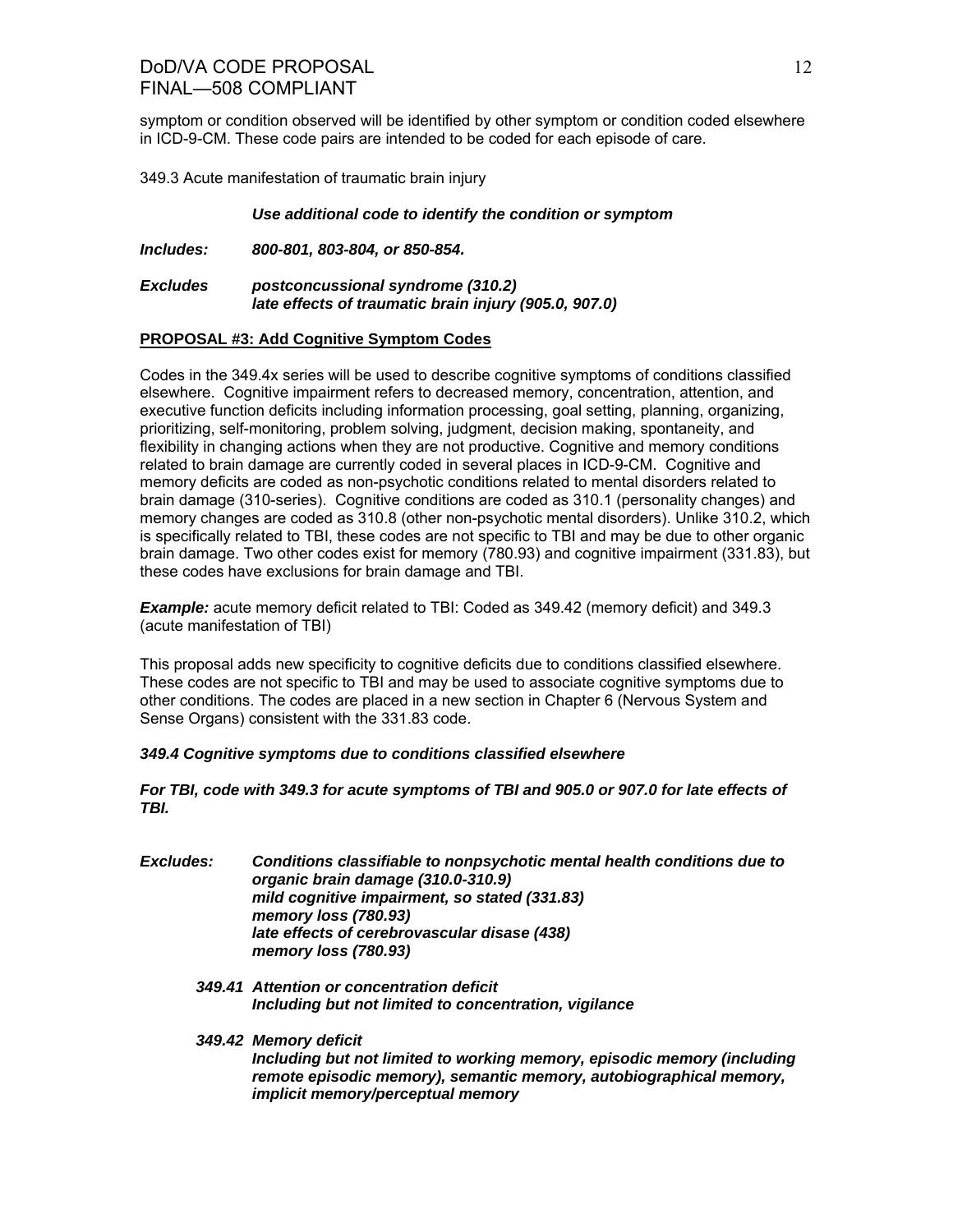- *349.43 Language or speech deficit Including but not limited to comprehension, naming, repetition, fluency, reading, spelling, writing*
- *349.44 Visiospatial deficit Including but not limited to praxis, performing calculations, sense of direction*
- *349.45 Psychomotor deficit Including but not limited to cognitive processing speed, psychomotor reaction time*
- *349.46 Frontal lobe and executive function deficit Including but not limited to generative abilities, task setting, monitoring, inhibition, shifting attention, task shifting, goal formation, planning, completing goal directed plans, problem solving, abstraction, reasoning, cognitive flexibility, decision making, judgment, energization, volition, social conduct*
- *349.48 Other cognitive symptoms*

## *349.49 Unspecified cognitive symptoms*

#### **PROPOSAL #4: Coding Other Symptoms**

Codes in the 349.5x series will describe other symptoms associated with conditions classified elsewhere. This proposal parallels ICD-10-CM Symptoms and Signs Involving Cognition, Perception, Emotional State and Behavior (R40-R46). ICD-10-CM allows coding of signs and symptoms involving cognition, perception, behavior, and emotional state as signs and symptoms when they are not part of mental health disorders or syndromes. The diagnostic significance of these symptoms must be determined before the diagnostic code is assigned. When such symptoms are noted to be part of a disorder or syndrome, the appropriate mental health code is assigned. We propose to duplicate this coding strategy in ICD-9-CM.

American Psychiatric Association's DSM-V TBI Subcommittee viewed earlier TBI proposals as problematic because they set a precedent in which cognitive and behavioral syndromes were not included in the ICD-9-CM mental disorders chapter. APA argued that cognitive, emotional, and behavioral syndromes can emerge as the result of brain trauma, infection, stroke, endocrine or demylinating brain disorders that affect the same areas of the brain involved with specific mental disorders. These conditions are coded as "organic" mental disorders in the current ICD and DSM.

In response to the APA's concerns, VHA proposes a series of symptoms associated with conditions classified elsewhere but commonly observed in cases of TBI. These codes are not intended to substitute for syndromes, disorders, or conditions more appropriately described elsewhere in ICD-9-CM. Rather, they are simply observed signs and symptoms. The codes in this series would be utilized in two contexts. First, they could be used if relevant clinical evaluations were conducted and the any specific syndromes, disorders, or conditions that could give rise to the symptoms or signs were excluded. Second, they could be used to indicate symptoms or signs that require further clinical evaluation during the period of time before such evaluations were completed; their use in this context would be with the understanding that any neurological or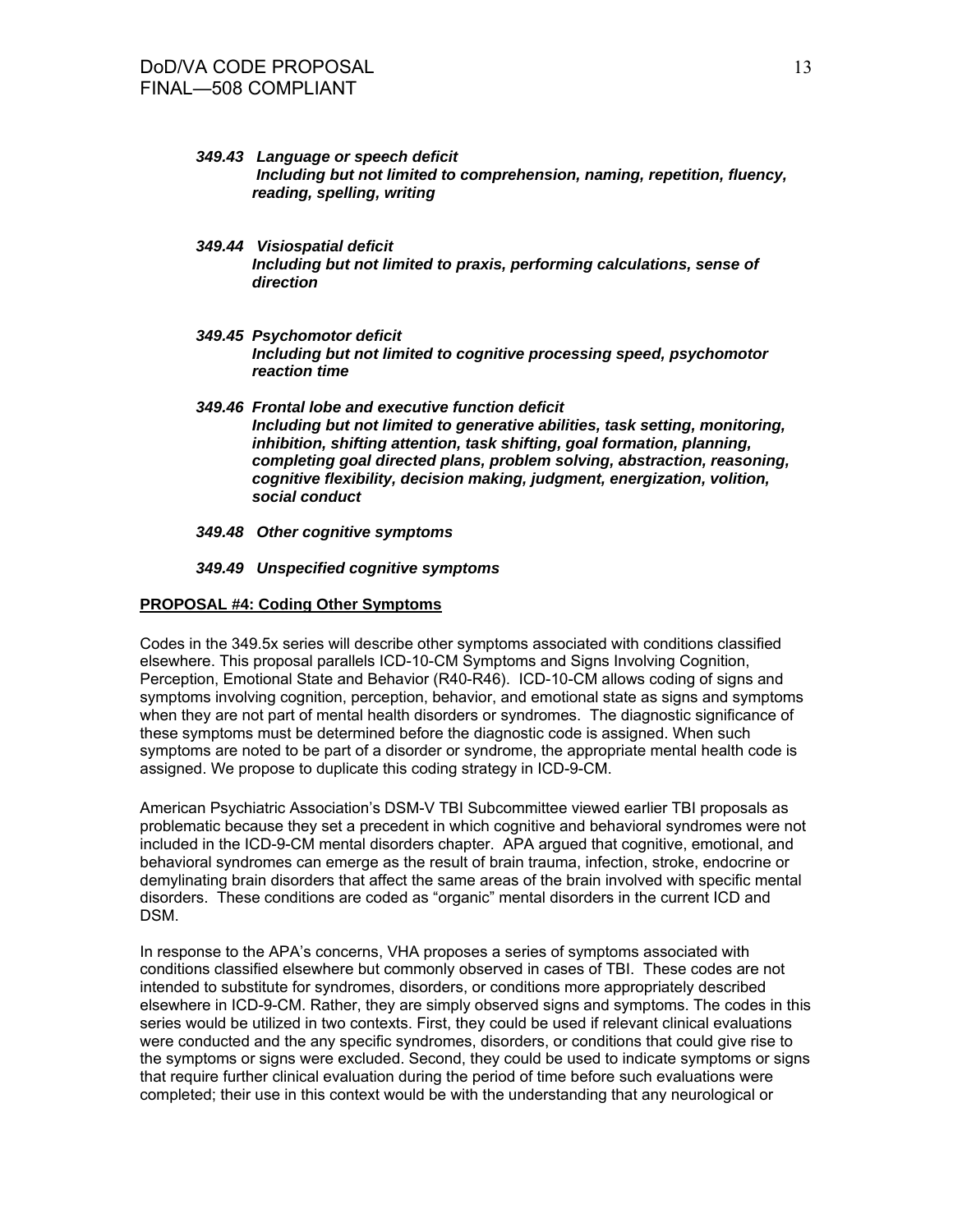mental health disorders or syndromes that could give rise to the symptoms would be coded elsewhere after evaluation by qualified professionals. During the acute stage, mental health conditions would be coded using existing mental health codes (290-312) and would be paired with the acute TBI code (349.3) to indicate their association with TBI.

This proposal adds new specificity to emotional/behavioral symptoms due to conditions classified elsewhere. These codes are not specific to TBI and may be used to associate emotional/behavioral symptoms due to other conditions. These codes would be utilized when specific syndromes, disorders, or conditions were excluded, or while awaiting evaluations of their diagnostic significance by qualified professionals.

## *349.5 Other symptoms due to conditions classified elsewhere*

*For TBI, code with 349.3 for acute symptoms of TBI and 905.0 or 907.0 for late effects of TBI.* 

*Excludes: non-psychotic mental health syndromes and conditions (290-310.9)* 

*349.51 Irritability 349.52 Impulsivity or disinhibition 349.53 Emotional lability 349.54 Anxiety or depressive symptoms 349.55 Apathy or lack of spontaneity 349.56 Sensitivity to light or noise 349.58 Other emotional/behavioral symptoms 349.59 Unspecified emotional/behavioral symptoms* 

#### **PROPOSAL #5: Changes in Late Effects**

**DISCUSSION:** There are several late effect codes (905.0 and 907.0). These are all late effects (sequelae that persist after the acute stage of disease or injury). These late effects are related to TBI classified elsewhere.

LATE EFFECT OF SKULL OR FACIAL FRACTURE (905.0) LATE EFFFECT OF INTRACRANIAL INJURY WITHOUT MENTION OF SKULL FRACTURE (907.0)

While the majority of patients with mild TBI recover completely within days or weeks, some patients will be symptomatic for much longer periods of time. Ten 10 to 15 percent of mild TBI patients may be symptomatic after a year. These long-lasting symptoms are often referred to as post-concussive syndrome (PCS). There is no accepted standard for when the mild TBI ceases to be acute and becomes persistent.

The American Psychiatric Association (DSM-IV) defined post-concussive syndrome (PCS) as (a) history of TBI; (b) evidence from neurobehavioral testing of cognitive deficits in attention and/or memory; (c) three or more of the following symptoms that appear after injury and persist for three months or more: fatigue, sleep disturbance, headaches, vertigo or dizziness, irritability, apathy or affective disturbance, or personality changes; (d) symptoms in (b) and (c) begin or worsen after injury; (e) interference with social or occupational functioning; and (f) symptoms are not consistent with dementia and are not better explained by other mental disorders. Symptom onset or course must be contiguous with TBI, distinguishable from pre-existing conditions, and of a minimum duration. Although DSM-IV defines post-concussion syndrome, it does not specifically define mild, moderate, or severe TBI.

ICD-10 defined PCS a history of TBI condition exhibited three or more of the following: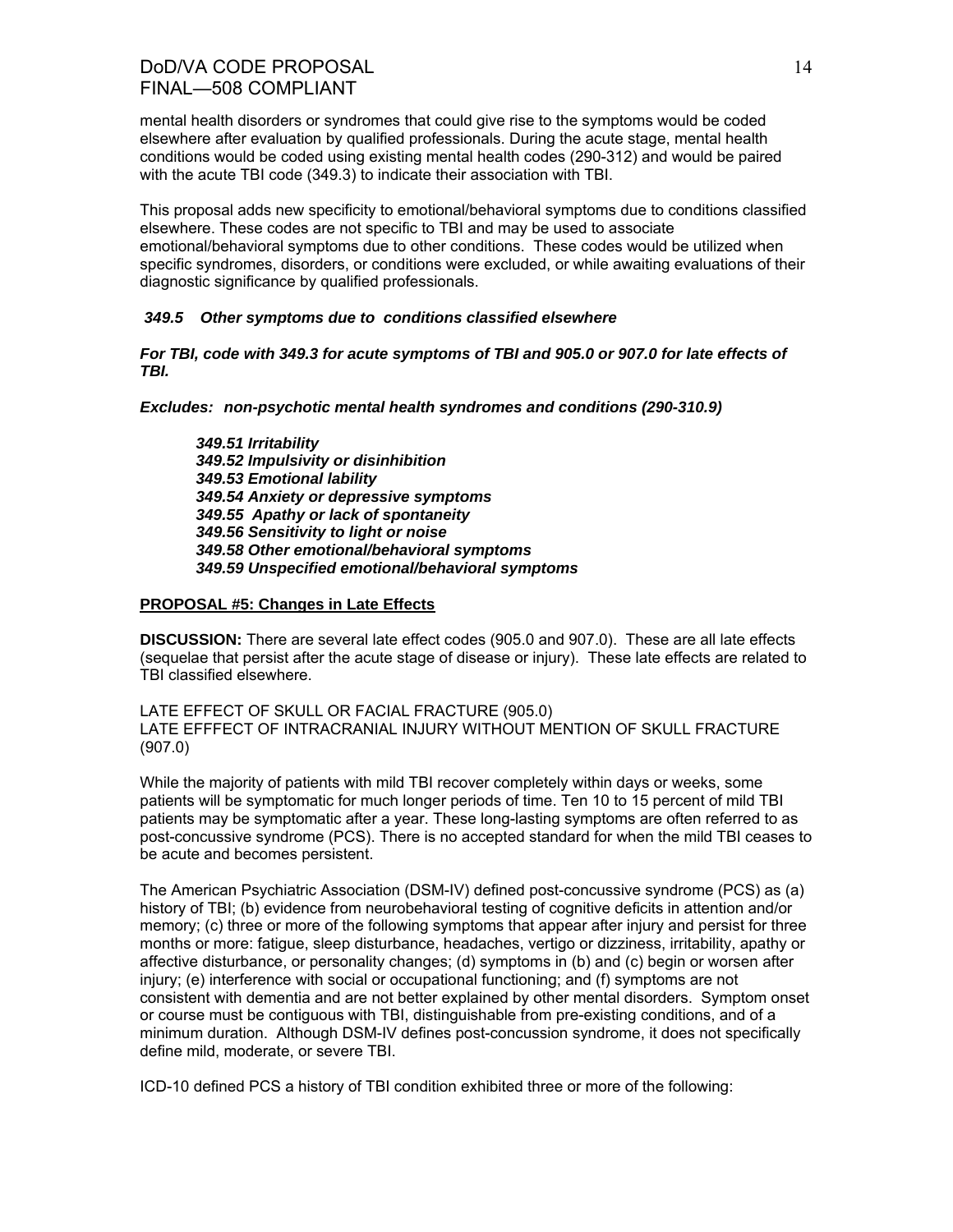- □ Headache
- □ Dizziness
- □ Fatigue
- □ Irritability
- □ Insomnia
- □ Difficulty concentrating
- □ Memory problems
- □ Intolerance of stress, emotion, or alcohol

There are several reasons why post-concussive syndrome is not the appropriate choice for late effects of TBI. First, patients and their families have expressed a concern that a mental health diagnosis for persistent effects of mild TBI when there are no behavioral or emotional manifestations unfairly labels patients and causes unintended stigma. Similarly, giving a mental health diagnosis for cognitive or memory disorders related to traumatic brain injury misrepresents these symptoms as mental disorders. Moreover, post-concussive syndrome refers only to the persistent effects of mild TBI. Late effects are likely to occur in more severe forms of TBI.

We propose to clarify the use of the late effects codes 905.0 and 907.0 to exclude acute manifestations of TBI (349.3), post-concussive syndrome (310.2), and late effects of cerebrovascular disease (438).

**Example:** late effect of TBI, physical symptoms, memory impairment. Coded as 349.42 and 907.01 and 784.0

905 Late effects of musculoskeltal and connective tissue injuries

## *Use additional code to identify the condition or symptom*

*Excludes: acute manifestations of TBI (349.3) late effects of cerebrovascular disease (438)*

905.0 Late effect of fracture of skull and face bones

Late effect of injury classifiable to 800-801 and 803-804

907 Late effects of injuries to the nervous system

## *Use additional code to identify the condition or symptom*

*Excludes: acute manifestations of TBI (349.3) postconcussional syndrome (310.2) late effects of cerebrovascular disease (438)*

907.0 Late effect of intracranial injury without mention of skull fracture

Late effect of injury classifiable to 850-854

## **Proposal #6: Other Miscellaneous and Conforming Changes**

**DISCUSSION:** To address the overlap between injury (TBI) codes and mental health diagnoses, we propose to reserve post-concussive syndrome (310.2) for a persistent (at least 3 months), complex presentation of cognitive, memory, physical, and personality disturbances related to TBI. This code would not be used for moderate or severe TBI or for presentations that are not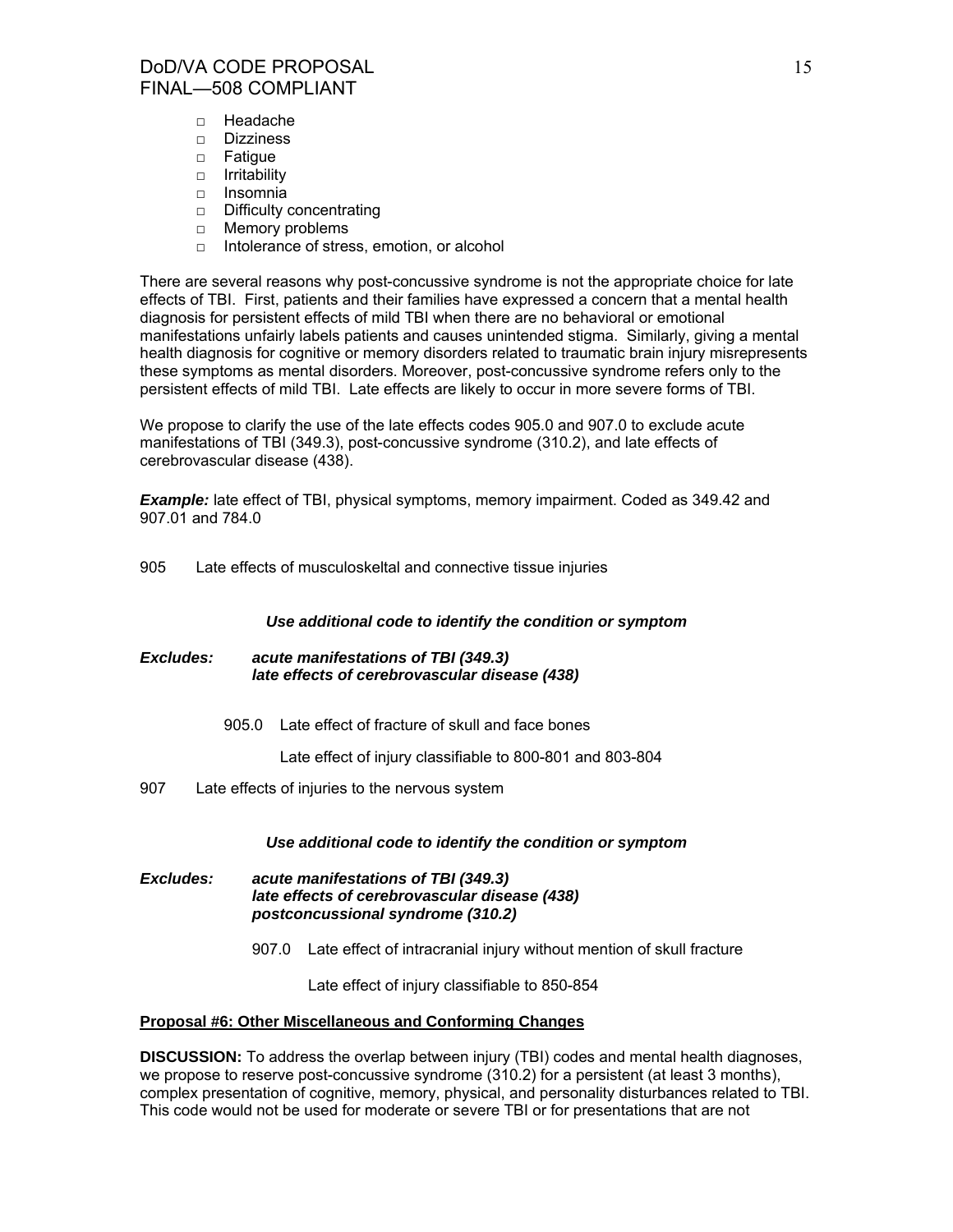consistent with DSM-IV criteria. This code is appropriate as a diagnosis when complex symptoms are the dominant presentation and late effect TBI codes are not appropriate. The proposal allows practitioners to classify symptoms of TBI as organic mental health conditions or as neurological conditions. Other conforming changes include exclusions for alternations of consciousness or awareness (780.02) and memory loss (780.93) not associated with TBI; change in the exclusion note for 780.93 (change 310.1 to 310.8); and change the indexing for memory impairment from 310.1 to 310.8. These codes will be used to describe non-traumatic memory or cognitive impairment. For example, a cognitive deficit due to anoxia during surgery for a leg fracture would be coded as 331.83. Mild memory impairment would be coded as 780.93. It would not be coded as TBI.

We also propose several changes in Chapter 16 (Symptoms, Signs, and Ill-defined Conditions) including exclusion for memory loss due to TBI in 780.93 and exclusion for cognitive impairment due to TBI in 331.83.

## **Changes in Chapter 5—Mental Disorders**

310 Specific nonpsychotic mental disorders due to brain damage

|           | 310.1 | Personality change due to conditions classified elsewhere<br>Cognitive or personality change of other type, of nonpsychotic severity<br>Organic psychosyndrome of nonpsychotic severity<br>Presbyophrenia NOS<br>Senility with mental changes of nonpsychotic severity |
|-----------|-------|------------------------------------------------------------------------------------------------------------------------------------------------------------------------------------------------------------------------------------------------------------------------|
| Excludes: |       | memory loss of unknown cause (780.93)<br>mild cognitive impairment (331.83)<br>postconcussive syndrome (310.2)                                                                                                                                                         |
|           |       | 310.2 Postconcussion syndrome<br>Postcontusion syndrome or encephalopathy<br>Posttraumatic brain syndrome, nonpsychotic<br>Status postcommotio cerebri                                                                                                                 |
| Excludes: |       | any organic psychotic conditions following head injury (293.0-294.0)<br>frontal lobe syndrome (310.0)<br>postencephalitic syndrome (310.8)                                                                                                                             |
|           | 310.8 | Other specified nonpsychotic mental disorders following organic brain damage<br>Mild memory disturbance<br>Postencephalitic syndrome<br>Other focal (partial) organic psychosyndromes                                                                                  |
| Excludes: |       | memory loss (780.93)                                                                                                                                                                                                                                                   |
|           |       | <b>Changes in Chapter 6-Nervous System and Sense Organs</b>                                                                                                                                                                                                            |
| 331.8     |       | Other cerebral degeneration                                                                                                                                                                                                                                            |
|           |       | 331.83 Mild cognitive impairment, so stated<br>Mild cognitive deficit due to non-traumatic brain damage<br>Executive function deficits                                                                                                                                 |

*Excludes: conditions classifiable to 800-801, 803-804, or 850-854. cognitive impairments (349.41-349.49)*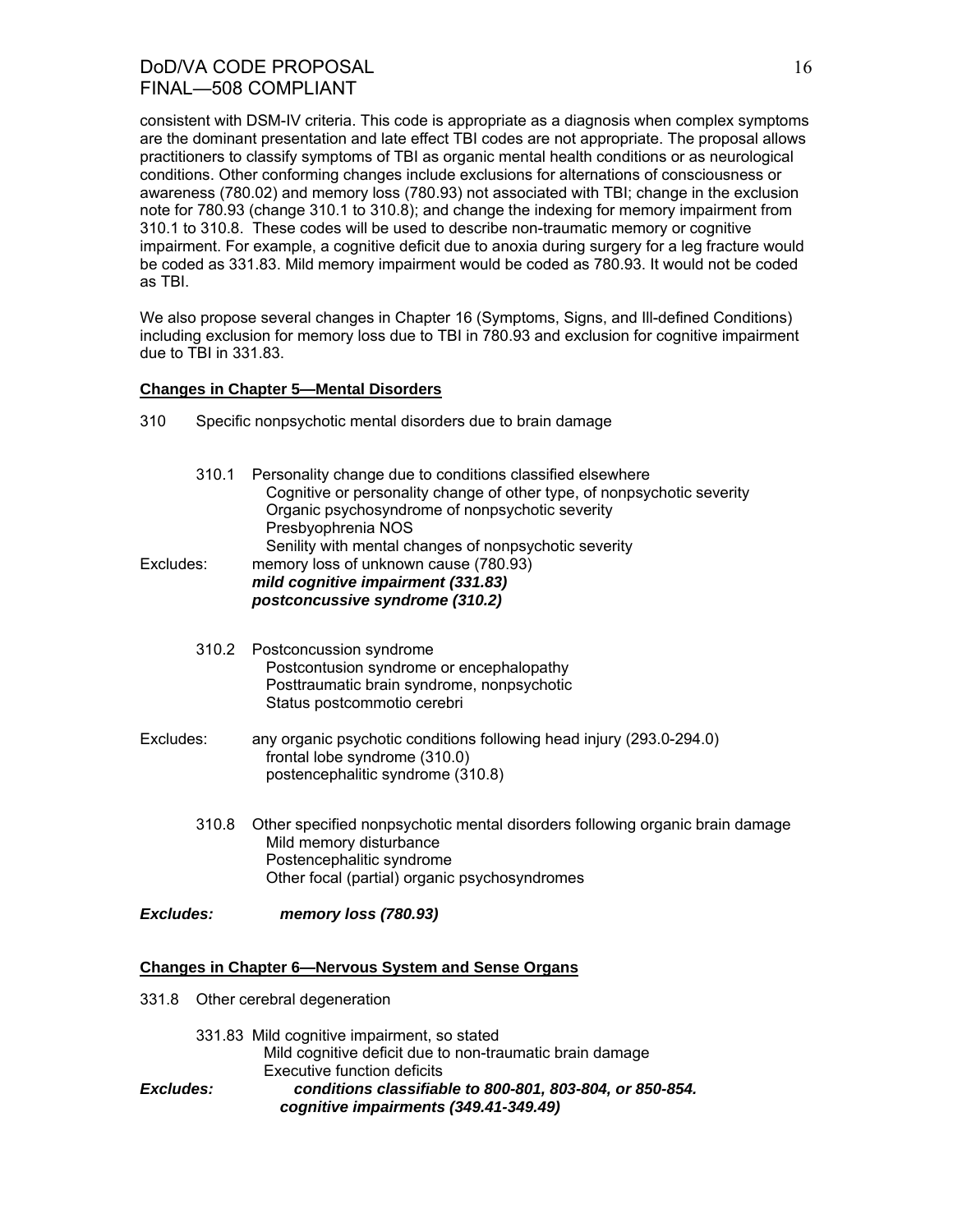## **Changes in Chapter 16—Symptoms, Signs, and Ill-defined Conditions**

| 780       | General symptoms |                                                                                                                                                                                                |
|-----------|------------------|------------------------------------------------------------------------------------------------------------------------------------------------------------------------------------------------|
| Excludes: | 780.0            | Alteration of consciousness<br>coma:<br>diabetic (250.2-250.3)<br>hepatic $(572.2)$<br>originating in the perinatal period (779.2)<br>conditions classifiable to 800-801, 803-804, or 850-854. |
| Excludes: |                  | 780.02 Transient alteration of awareness<br>conditions classifiable to 800-801, 803-804, or 850-854.                                                                                           |
| Excludes: |                  | Memory loss<br>780.93<br>conditions classifiable to 800-801, 803-804, or 850-854<br>memory deficit (349.42)<br>Revise: mild memory disturbance due to organic brain damage (310.8)             |

## **New Screening Code for TBI**

**DISUCSSION:** VA and DoD screens patients and service members who are at risk for TBI. A code is needed to track this vital step in the identification and treatment of patients with possible TBI. Since April 2007, VHA has screened over 130,000 patients. About 19% screened positive for TBI and were referred for more comprehensive testing to determine diagnosis.

## **V80 Special screening for neurological, eye, and ear diseases**

## *V80.01 Traumatic brain injury*

## **New History of Injury Code for TBI**

**DISUCSSION:** A code is needed to track history of TBI to associate symptoms with TBI. This new code specifically identifies a history of TBI. This code will be paired with symptoms in the acute stage to associate the symptoms with TBI.

## **V15.5 Injury**

## **New code:** *V15.52 History of traumatic brain injury*

## **New History of Combat and Operational Stress Reaction**

**DISCUSSION:** Combat and operational stress reaction (COSR) falls in a range of stress related responses known as Combat and Operational Stress Behaviors (COSB) and is one presentation in a class of traumatic stress behaviors that also include adaptive stress reactions e.g. trust, loyalty unit cohesiveness, and esprit de corps; and misconduct stress behaviors (e.g. minor breaches of orders or regulations or more serious violations of the Uniform Code of Military Justice (UCMJ) and civil or criminal laws. COSR and misconduct stress behaviors comprise the maladaptive stress reactions. COSR is characterized by dissociative states immediately after overwhelming trauma. By definition, COSR is an acute stress reaction lasting no longer than one month. More persistent (chronic) stress reactions are classified as adjustment reactions (309.x) or PTSD (309.81). Typically, persons with acute stress reactions are occupationally functional and capable of performing their duties. Traumatic exposures may be single or prolonged. Stressors may be related to combat situations or other operational situations such as those experienced by police officers, fire fighters, and rescue personnel.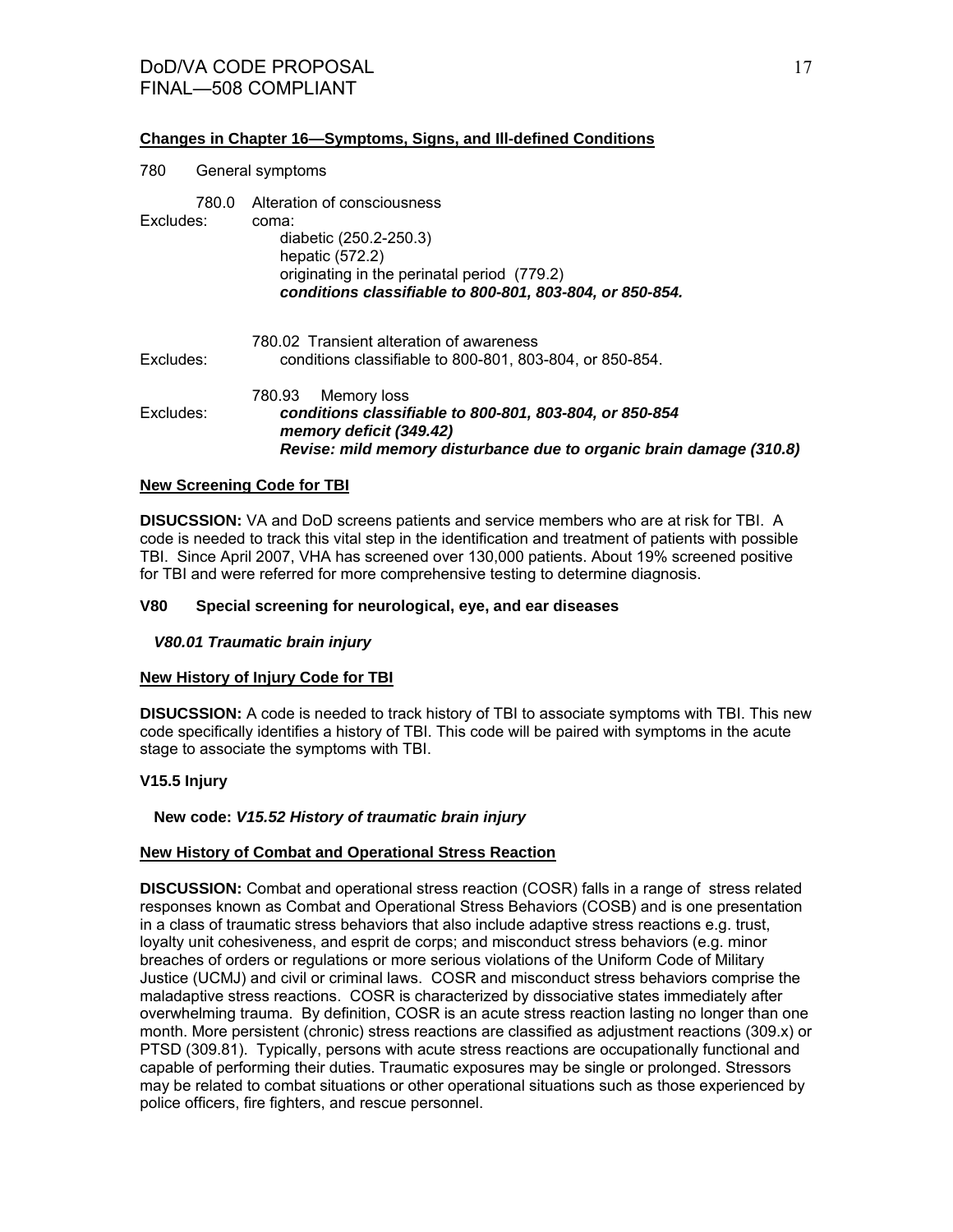Many reactions look like symptoms of mental illness (such as panic, extreme anxiety, depression, hallucinations), but they are only transient reactions to the traumatic stress of combat or the cumulative stresses of operations. Symptoms may manifest as hyper-alertness, fear, anxiety, irritability, anger, rage, grief, self-doubt, guilt, physical stress complaints, inattention or carelessness, loss of confidence, loss of hope and faith, depression, insomnia, impaired duty performance, erratic actions and outbursts, freezing or immobility, terror or panic, total exhaustion, apathy, loss of skills, memory loss, impaired speech/muteness, impaired vision, touch, or hearing, weakness or paralysis, hallucinations, or delusions

Mild Stress Reactions include both physical, emotional and behavioral symptoms. These symptoms include, but are not limited to:

- Fatigue
- Jumpiness
- Sweating
- Difficulty sleeping
- Rapid heartbeat
- Dizziness
- Nausea, vomiting or diarrhea
- Frequent urination
- Slow reaction times
- Dry mouth
- Muscular tension
- Anxiety
- Grief
- Inability to concentrate
- **Nightmares**
- Self doubt
- Anger
- Excessive concern with minor issues
- Loss of confidence in self and unit
- **Indecisiveness**
- **Inattention**
- **Carelessness**
- Hyper-alertness
- Lack of motivation
- **Irritability**
- Lack of initiative
- Tears, crying
- Inability to relax
- Argumentative

COSR is not the same as Post Traumatic Stress Disorder (PTSD). COSR represents the broad group of physical, mental, and emotional signs that result from combat and operational stress exposure. COSR is considered a sub-clinical diagnosis with a high recovery rate if provided appropriate attention and time. PTSD is an anxiety disorder associated with serious traumatic events and characterized by such symptoms as survivor guilt, reliving the trauma in dreams, numbness and lack of involvement with reality, or recurrent thoughts and images. PTSD is a clinical diagnosis as defined by the Diagnostic & Statistical Manual of Mental Disorders (DSM IV-TR) and the International Statistical Classification of Diseases and Related Health Problems (ICD-10). PTSD is one of many possible long term outcomes resulting from combat and operational stress exposure and collectively classified as post combat and operational stress. COSR and PTSD may share some common symptoms in presentation, however, COSR is recognizable immediately or shortly after exposure to potentially traumatic events and captures any recognizable reaction resulting from exposure to that event or series of events. PTSD has specific chronological requirements and symptom markers that must be satisfied in order to diagnose. PTSD is only diagnosable by a trained and credentialed healthcare provider. Military personnel and providers must focus their efforts on the management of COSR and mitigating factors to control COSR in an effort to shape the long term reaction of their organization and individual Soldiers.

## **V15.4 Psychological trauma**

*New code: V15.43 History of combat and operational stress reaction*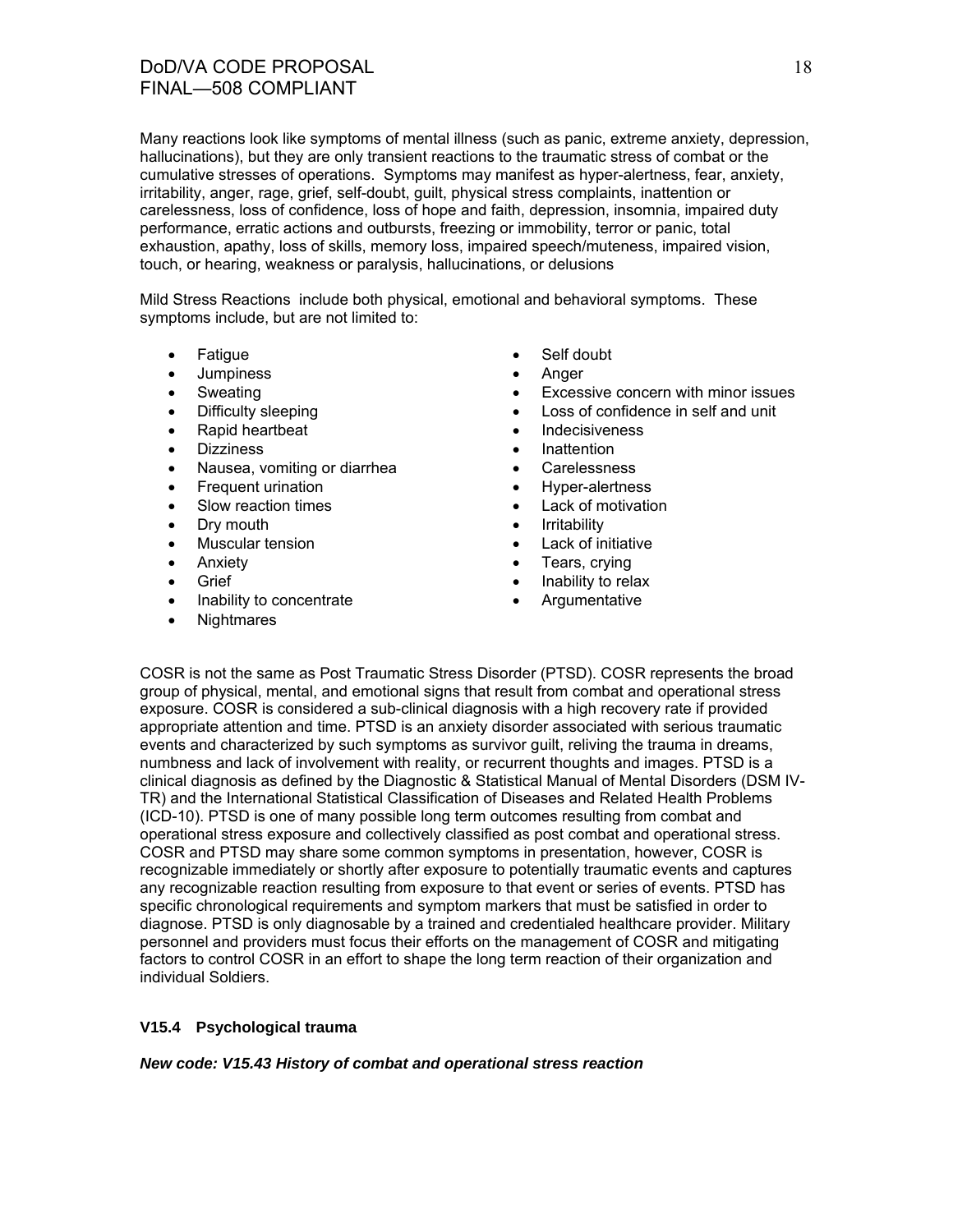## **New Dysphagia Screening Code**

**DISCUSSION:** There are numerous examples of special screening in ICD-9-CM (V73-V82). Swallowing and feeding status is commonly screened before allowing feeding or medicating by mouth. Dysphagia is a potentially serious complication of stroke.

- 27-50% of stroke patients develop dysphagia.
- 43-54% of stroke patients with dysphagia will experience aspiration and of those patients 37% will develop pneumonia. Screening is part of Medicare Physician Quality Reporting Indicator (PQRI).

Screening is part of Joint Commission Performance Measurement and Improvement for Disease-Specific Care Certification (DSC) Programs (DSC/Stroke-07). The importance of assessing a patient's ability to swallow, before approving the oral intake of fluids, food or medication, has been noted in multiple practice guidelines:

- Post-Stroke Rehabilitation Guideline, Agency for Healthcare Research and Quality (formerly Agency for Health Care Policy and Research), 1995
- Management of Patients with Stroke, Identification and Management of Dysphagia Scottish Intercollegiate Guideline Network, 1997
- Duncan et al, Stroke Rehabilitation Clinical Practice Guidelines (Stroke. 2005;36:e100 e143.)
- Kaiser Permanente Clinical Practice Guidelines for Acute Stroke Quartet III Inpatient Management, 1998
- VA/DoD Clinical Practice Guideline for the Management of Stroke Rehabilitation in the Primary Care Setting, Department of Veteran Affairs Department of Defense, 2003

## **V80 Special screening for neurological, eye, and ear diseases**

## **V80.02 Swallowing and feeding status**

## **Changes in V57 Codes**

## **V57 Care involving use of rehabilitation procedures**

## **Revised code:** *V57.3 Encounter with speech-language pathologist*

**DISCUSSION:** The descriptor for V57.3 (speech therapy) is widely interpreted by coders as "encounter with speech-language pathologist. Such encounters include more than speech therapy and may involve treatment of voice, language, fluency, swallowing problems, and cognitive disorders. Other codes in this section (e.g. V57.21 and V57.22) already describe an encounter rather than a specific procedure (speech therapy).

## New code: *V57.5 Encounter for blind or low-vision rehabilitation*

<http://www.cms.hhs.gov/InfoExchange/Downloads/RTCvisionrehab.pdf>

**DISCUSSION:** Add a new code for encounter for blind or low-vision rehabilitation. Low vision services may be supplied by the following:

- Physicians;
- Occupational therapists;
- Certified low vision therapists;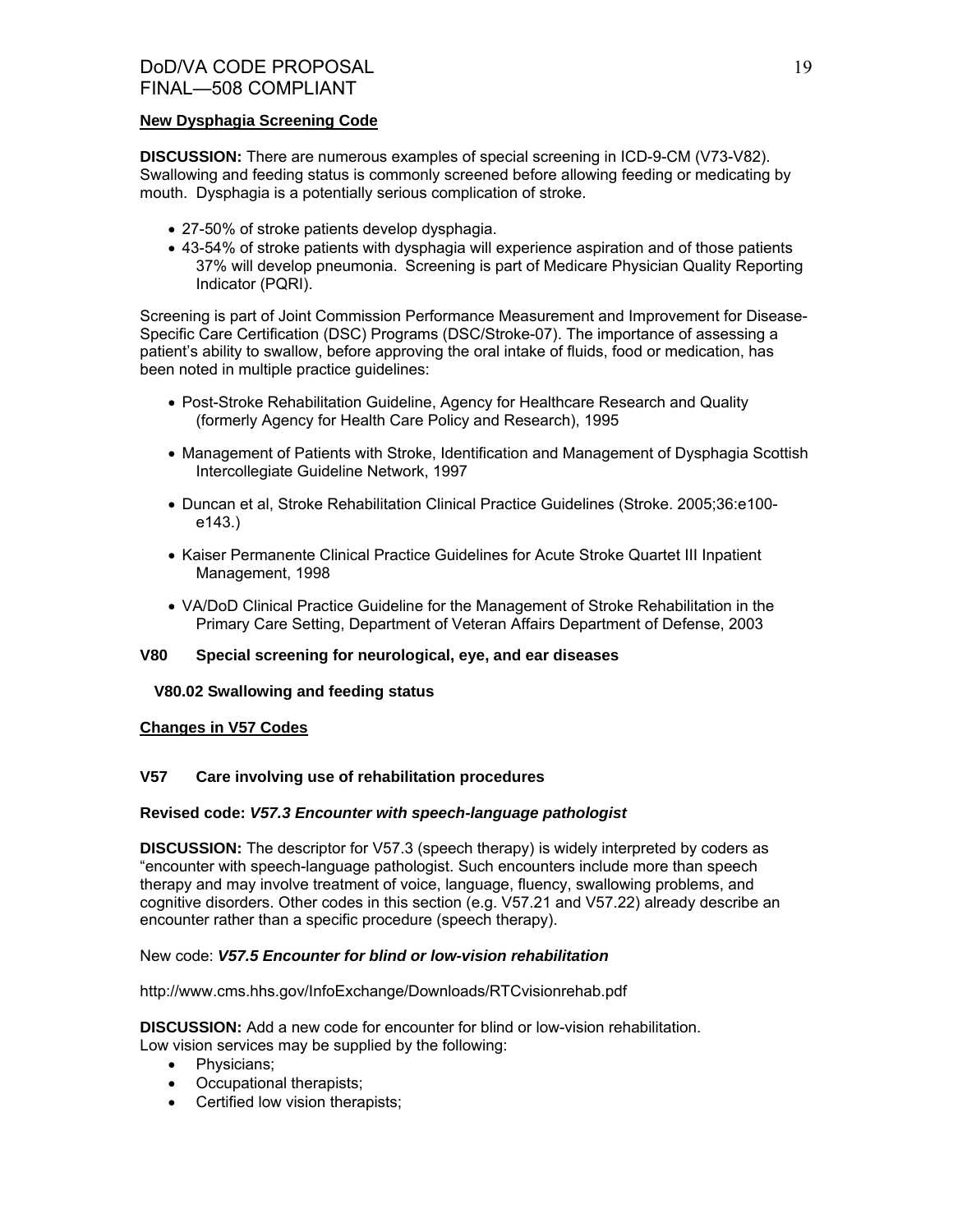- Certified orientation and mobility specialists; and
- Certified vision rehabilitation therapists.

 CMS is conducting a Low Vision Rehabilitation Demonstration and has extended Medicare coverage under Part B for the same rehabilitation services to treat vision impairment that would otherwise be payable when provided by an occupational or physical therapist if they are now provided by a certified vision rehabilitation professional under the general supervision of a qualified physician. This demonstration will last for five years through March 31, 2011, and is limited to services provided specifically in New Hampshire, New York City (all 5 boroughs), North Carolina, Atlanta, Kansas, and Washington State. Under this Low Vision Rehabilitation Demonstration, Medicare will cover low vision rehabilitation services to people with a medical diagnosis of moderate or severe vision impairment that is not correctable by conventional methods or surgery (i.e., cataracts).

 Vision rehabilitation maximizes the use of residual vision to reduce the disabling effects of blindness and low vision. Blind rehabilitation typically involves training in low-vision devices, orientation and mobility training, and independent living. These services also include adjustment to blindness counseling, patient and family education, benefits analysis, comprehensive residential inpatient training, outpatient rehabilitation services, and research. Programs specialize in five areas of training: orientation and mobility, living skills, manual skills, and computer assisted training. Principles of independent travel (often referred to as Orientation and Mobility) are taught using a cane." Maximum use of any remaining vision to assist travel is evaluated, and in many cases low vision devices are provided and made an integral part of mobility training. Sensory training classes teach the patient how to more effectively use remaining senses, particularly hearing, as an aid in travel. In addition, exercises in mental mapping serve to enhance the veteran's orientation while traveling through different kinds of environments.

 Orientation and Mobility instruction in relatively simple routes to increasingly complex routes builds the veteran's confidence in the ability to travel independently. By the completion of the instruction the veteran should have a realistic understanding of his or her travel capacity, and the ability to travel safely and independently in both familiar and unfamiliar areas.

#### **Living Skills**

 This phase of the rehabilitation program includes communication, activities of daily living, and independent living.

**Communication:** Instruction is designed to enhance and restore abilities in written and spoken communication. Rehabilitation programs provide opportunities to learn and use strategies and tools for communication, such as typing, handwriting, telling time, management of financial records, Braille, recording devices and other electronic equipment. These courses help the patients to keep up with current events, correspondence and personal files, and help to maintain a normal means of communication with other people.

 **Activities of Daily Living:** Strategies are provided to patients to help them accomplish tasks ranging from routine (managing money, making a cup of coffee) to complex activities such as arranging an entire wardrobe, shopping, kitchen organization, and preparation of complete meals. The emphasis is on learning by doing; techniques and methods are taught and then integrated into the patient's daily routine. By the completion of the program the veteran should be capable of handling daily living tasks with complete or greatly enhanced independence. Family members often experience a reduction in the burden of care they have been providing to the visually impaired family member.

**Independent Living Program:** Independent living programs are designed primarily for those patients who will be living alone following their rehabilitation. After extensive instruction, patients are provided with opportunities to practice newly acquired skills.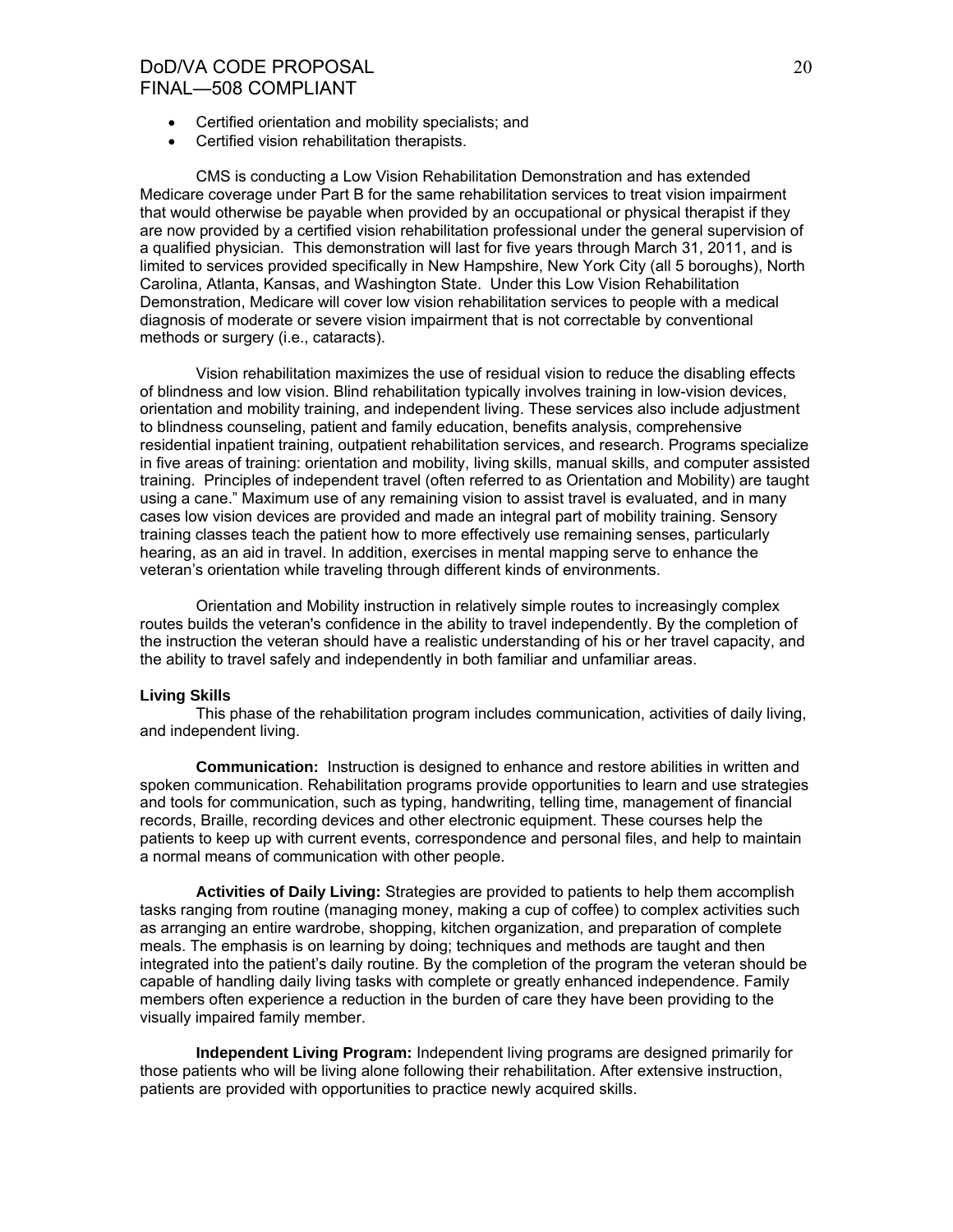#### **Manual Skills**

 This program area provides patients who have little or no vision with the means to develop and improve organizational skills, awareness of the environment, safe and efficient work habits, spatial relationships, and an understanding and mastery of tactual ability. The training focuses on the sequential development of skills and builds confidence. Training is generally presented in several areas, and may include (but is not limited to) handcrafts, home mechanics, woodworking, metalworking, leatherwork, weaving and ceramics.

 The initial training area consists of hand crafting objects in order to develop the individual's confidence in their non-visual senses. The home mechanics training is an introduction to the tools and organizational techniques that allows an individual to perform simple repairs and assembly. Advanced training focuses on the use of adaptive measuring devices, hand tools and power equipment typically used in woodworking.

 The training is not vocational, although some patients have developed vocational interests or hobbies after participating in this training. Manual skills training may enable patients to resume performing home repairs or other related activities at home, further adding to the person's self-confidence and motivation.

#### **Visual Skills**

 Visual skills instruction focuses on effective use of remaining vision through the development and use of visual motor and visual perceptual skills. Assessment and instruction with special optical and electronic devices that are designed to meet the needs of people who are visually impaired is provided. Ergonomic equipment such as special lighting and positioning devices are provided to assist patients in using vision effectively. Lessons may employ the use of visual and ergonomic equipment and visual skills that address near, intermediate and distance tasks. This approach allows patients who have some residual vision to accomplish a variety of tasks, such as reading printed material, and to use their vision to perform routine activities of daily life, independent travel, etc. An important goal of the visual skills area is to help patients to develop a realistic assessment and understanding of their visual capabilities and limitations so that they may better use their vision in daily life.

#### **Computer Access Training Section (CATS)**

 The CATS program provides specialized services to eligible patients including: a comprehensive adaptive computer needs assessment, recommendation of appropriate computer equipment, training on recommended equipment, issuance of equipment upon successful completion of training, and follow-up technical support as required. Patients may be able to receive local training and issuance if there are local qualified providers in the patients' communities.

 The equipment issued by CATS is state-of-the-art computer technology with all necessary peripherals and accessible hardware/software to meet the patients' identified needs. Training encompasses comprehensive instruction on accessible hardware/software, computer literacy, familiarization to computer keyboard, fundamentals of disk operating systems and fundamentals of word processing, internet access and email. Exceptions to this training regimen are determined on a case-by-case basis.

#### **Physical Conditioning**

 The onset of vision loss may severely disrupt exercise or recreational activities that many patients have incorporated into their daily lives, causing a decrease in muscular tone and stamina. Programs may offer physical training under medical supervision. Not only does this training improve the physical condition of the veteran, but it also teaches the veteran exercises that may be completed at home to maintain good health.

 Exercises and activities can range from relatively moderate to relatively vigorous, depending on the ability and needs of the veteran. Even a moderate program of regular exercise